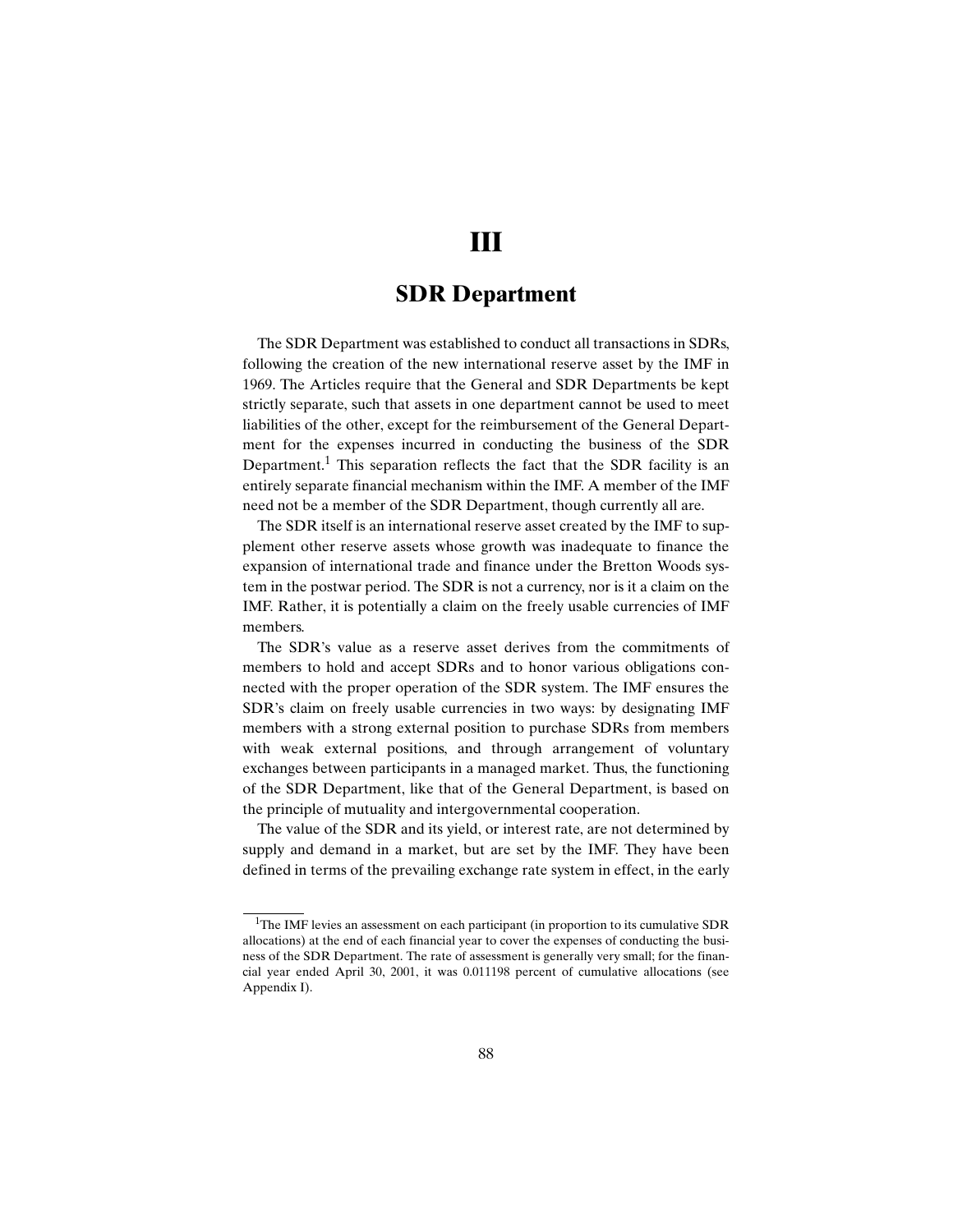years being fixed under the Bretton Woods fixed exchange rate system and later as a value of and interest on a basket of currencies under the floating exchange rate regime. Currently, the SDR's value is calculated daily using a basket of four major currencies: the euro, Japanese yen, pound sterling, and U.S. dollar. The SDR interest rate was initially set at a low fixed level, but now is calculated weekly using market yields on short-term government securities denominated in the currencies in the SDR basket, except for the euro area where the Euro Interbank Offered Rate (Euribor) is now used in the absence of a short-term public sector security that is representative of the entire euro area. While both the valuation and yield of the SDR are linked to the prevailing markets of their component exchange and interest rates, there is no market for the SDR itself where excess supply or demand pressures can be eliminated by adjustments in the price, or value, of the asset. Rather, the IMF itself manages the flows of SDRs to ensure liquidity in the system.

Under certain conditions, the IMF may allocate SDRs to members participating in the SDR Department in proportion to their IMF quotas at the time by approval of 85 percent of the voting power of the IMF. Decisions to allocate SDRs have been reached only twice; a third, special "equity" allocation, is pending ratification. As SDRs accounted for less than 1½ percent of members' nongold reserves at end-April 2001, their role as a reserve asset has been quite limited.

The SDR is a purely official asset and can only be held and used by member country participants in the SDR Department, the IMF, and certain designated official entities. The SDR is used almost exclusively in transactions with the IMF and it serves as the unit of account of the IMF and a number of other international organizations. Efforts to promote its use in private markets have been largely ineffective.

Since the rate of interest paid by members using SDRs is the same as the rate of interest earned by members holding SDRs, the interest payments and receipts cancel out overall, so that net income in the SDR Department is always zero, as illustrated in the financial statements of the department.

In 1996, the IMF sponsored a seminar on the future of the SDR which concluded that the SDR was unlikely to become established as the principal reserve asset of the international monetary system in the near future in view of the globalization of private financial markets. However, there was considerable sentiment in favor of maintaining at least the present role of the SDR.

The remainder of the chapter expands upon these points by first explaining when, why, and how the SDR was created. This is followed by a description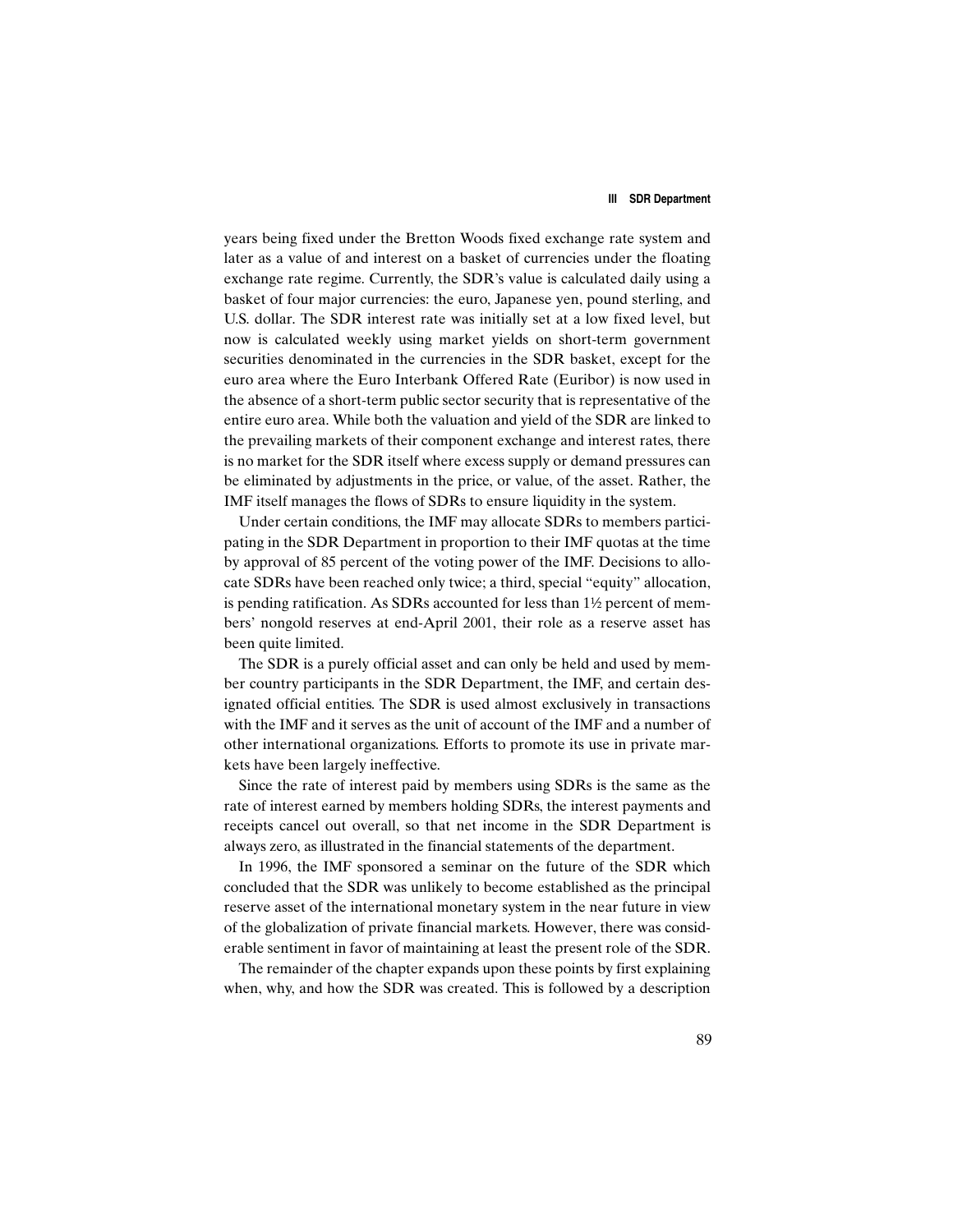of the key characteristics of the SDR as a reserve asset, including the methods used to value the SDR and determine its yield. Next, the rules for allocating, holding, and using SDRs are discussed.

Most of the balance of the chapter deals with the operation of the SDR system as it functions in the official sector. The circular flow of SDRs among holders is described, highlighting the key role played by the IMF and the development of a managed market for SDRs among a number of relatively large holders with standing two-way (buying and selling) arrangements. The historical pattern of SDR holdings among debtors, creditors, and the IMF is shown, revealing persistent use of SDRs by IMF debtors, continuing large holdings of SDRs among a few IMF creditors, and periodic spikes in the flows of SDRs into the IMF resulting from the reserve asset payments associated with general quota increases. These developments underlie the need for the IMF to actively manage the circulation of SDRs through the quarterly financial transactions plan in order to maintain the system's liquidity.

The chapter concludes by showing how the previous discussion is reflected in the balance sheet and income statement of the SDR Department and by reporting on the outcome of an IMF seminar on "The Future of the SDR."

# **Background and Characteristics of the SDR**

# **Creation of the SDR<sup>2</sup>**

Gold was the central reserve asset of the international monetary system created at the Bretton Woods conference in 1944. Under the Bretton Woods system, the value of each currency was expressed in terms of gold (its par value) and member states were obliged to keep the exchange rates for their currencies within 1 percent of parity. In practice, most countries fulfilled this obligation by observing the par value against the U.S. dollar and by buying

<sup>2</sup>This section and the next rely on several papers in *The Future of the SDR in Light of Changes in the International Financial System*, ed. by Michael Mussa, James M. Boughton, and Peter Isard (Washington: International Monetary Fund, 1996), particularly the papers by Robert Solomon, "Creation and Evolution of the SDR"; Michael Mussa, "The Rationale for SDR Allocation Under the Present Articles of Agreement of the International Monetary Fund"; and K. Alec Chrystal, "The SDR and Its Characteristics as an Asset: An Appraisal," as well as "Evolution of the SDR: Paper Gold or Paper Tiger?" in James M. Boughton, *Silent Revolution: The International Monetary Fund, 1979–1989* (Washington: International Monetary Fund, 2001). See these sources for a more complete discussion of the issues addressed.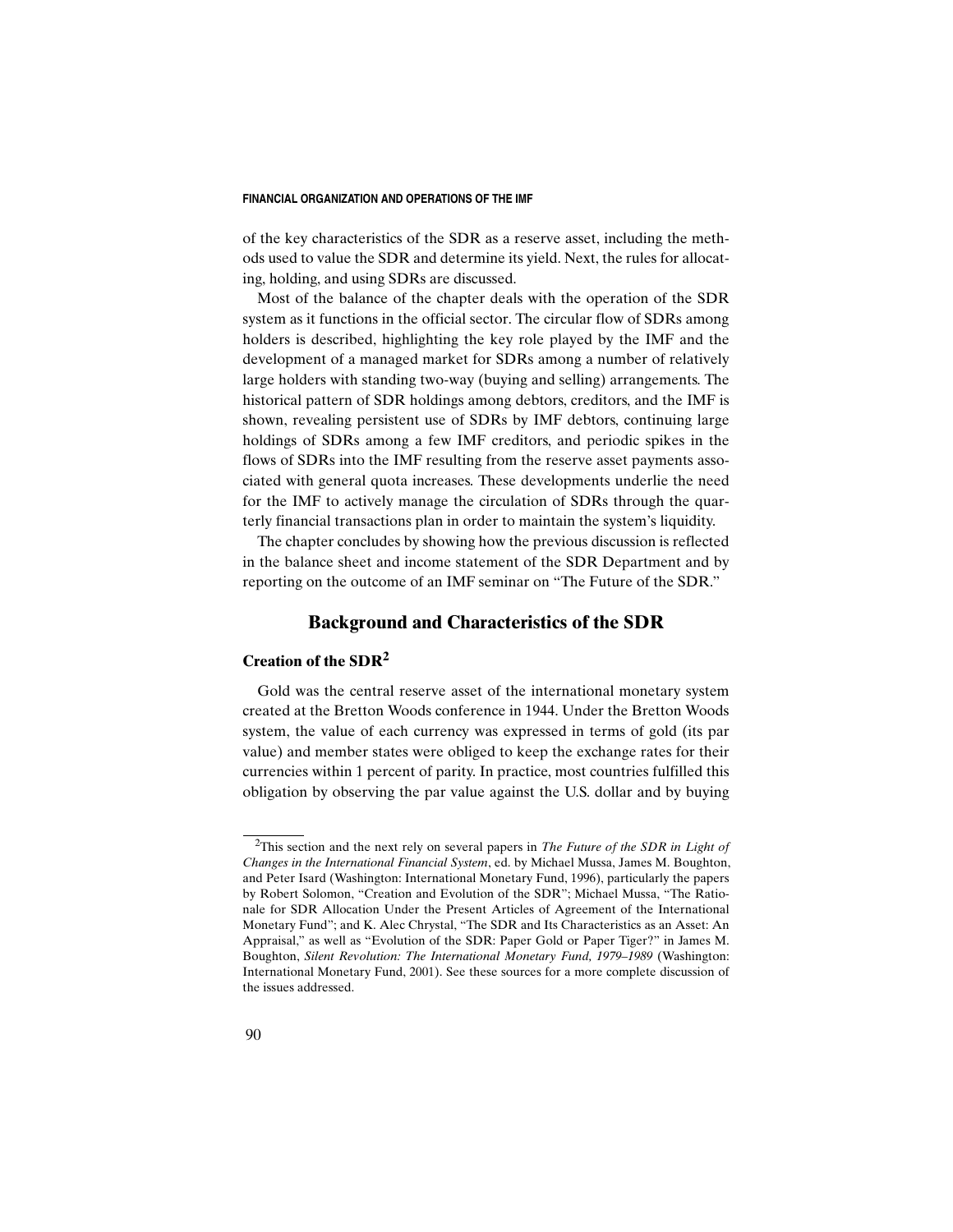and selling their currencies for U.S. dollars, while the United States undertook to buy and sell gold freely for U.S. dollars at \$35 a fine ounce, the par value of the U.S. dollar. This was also the "official price" of gold, at which all IMF transactions in gold were conducted.

In the early postwar years, the United States held about 60 percent of the world's official gold reserves and there was widespread concern over a "dollar shortage" as war-devastated countries sought to buy goods from the United States. Large capital outflows from the United States, exceeding its current account surplus, made it possible for these needs to be met. This net transfer of gold and dollars to the rest of the world helped other countries rebuild their reserves after the war. As the decade of the 1950s progressed, the dollar shortage ended and the European countries made their currencies convertible. By the late 1950s, the dollar shortage was replaced by what some observers called a "dollar glut," and in the 1960s an increasing number of countries sought to exchange dollars for gold from the United States, reflecting their fear that dollars were no longer "as good as gold."

It has been argued that the Bretton Woods par value system had an inherent flaw, the so-called Triffin Dilemma.<sup>3</sup> As long as the U.S. dollar was the primary foreign exchange reserve asset, a growing level of world trade and finance required a growing supply of dollars. That growing stock of dollars, however, required a persistent deficit in the U.S. balance of payments and this itself was a threat to the value of the dollar. Official holders of dollars became concerned that the relative value of their reserve assets might decrease in relation to the value of gold.

The other possible source of reserve growth in the system was through rising gold production. While gold initially provided more than three-fourths of global reserve increases after the war, this share had dropped to onefourth in the first half of the 1960s and subsequently became negative. The dwindling supply of gold and poor outlook for increased production put pressure on the official price of gold which the United States and the larger European countries maintained through intervention in the London gold market. By 1968, these countries' central banks announced that they would no longer intervene in the private gold market. This led to the segmentation of the market for gold into two tiers—an official market where transactions

<sup>3</sup>Robert Triffin, *Gold and the Dollar Crisis: The Future of Convertibility* (New Haven: Yale University Press, rev. ed., 1961).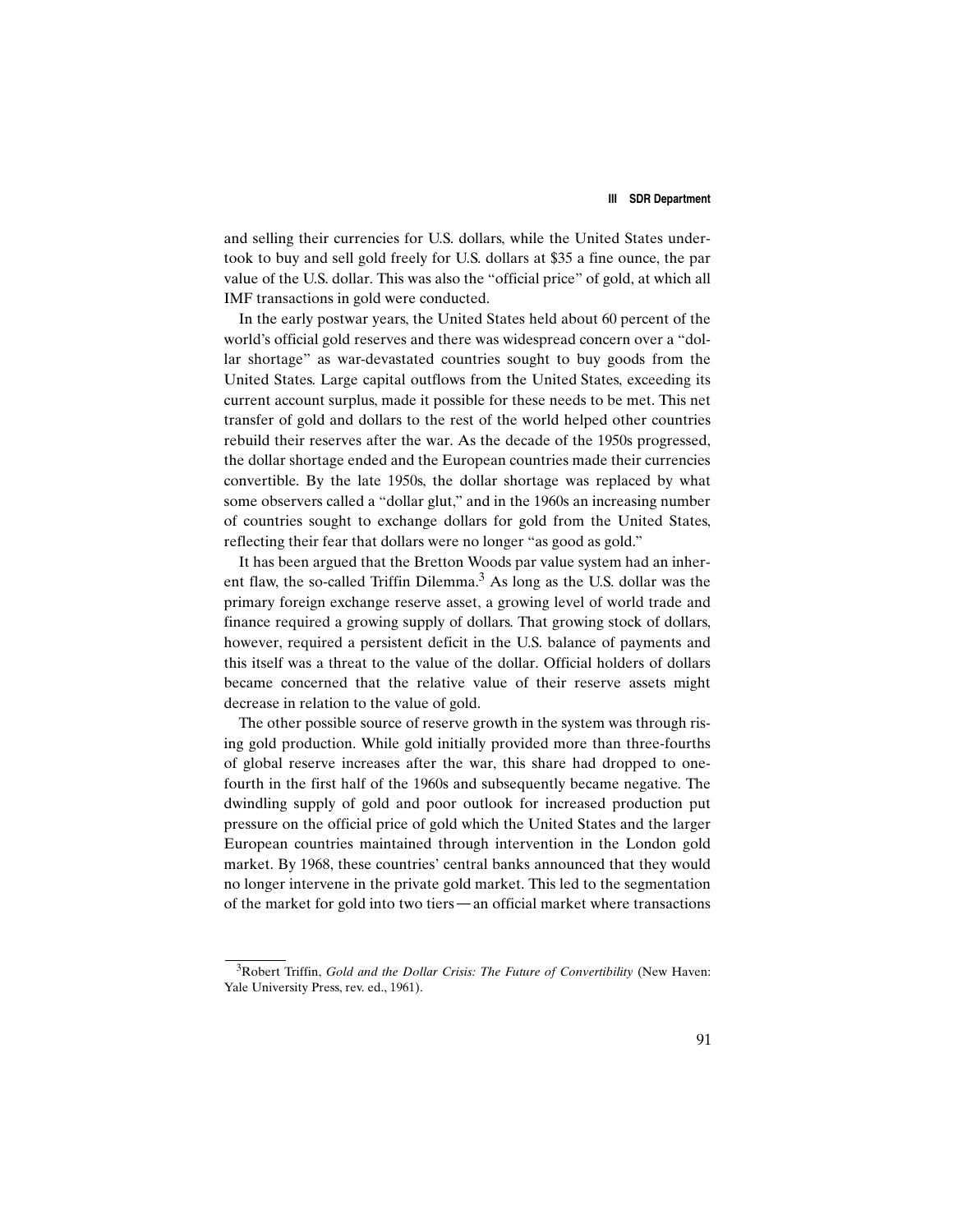were undertaken at the official price, and a private market where rising prices were determined by supply and demand.

The solution to the problem of inadequate reserve growth in the system lay in creating an international reserve asset to supplement dollars and gold in official reserve holdings. Some countries favored the creation of a new reserve unit, while the United States, out of concern that such a unit would be a competitor for the dollar, preferred to build on the existing automatic drawing rights (the gold tranche) in the IMF. Thus, a scheme was debated in the mid-1960s by the Group of Ten ministers to create "reserve drawing rights" in the IMF, but some European countries feared this mechanism could be interpreted as a replacement for gold and suggested instead "special" drawing rights, and the name stuck. A blueprint for the creation of a new international reserve asset, the SDR, in amounts necessary to supplement supplies of gold and foreign exchange reserves was agreed at the Rio de Janeiro meeting of the IMF Board of Governors in September 1967, and SDRs were first allocated by the IMF in 1970.

At the time the SDR system was agreed, it was thought that for the first time the total stock of international reserves and its rate of growth would reflect deliberate international decisions rather than being determined solely by the accumulation of balances in reserve currencies and gold. Thus, it was envisaged that the IMF would become a major source of supply of both conditional liquidity through its traditional means of providing financial assistance, and of unconditional liquidity through the functioning of the SDR system. These views were subsequently reflected in the Second Amendment to the Articles of Agreement in 1978, which established that the obligation of members to collaborate regarding policies on reserve assets should be consistent with the objectives of promoting better international surveillance of international liquidity and making the SDR the principal reserve asset.

### **SDR as a Reserve Asset**

The SDR has value and usefulness as a reserve asset because holdings in the IMF's SDR Department can be exchanged with other participants for national currencies. Note that SDRs are not liabilities of the IMF. Participants with a balance of payments need may use SDRs to acquire foreign exchange in a transaction by designation—that is, one in which another participant, designated by the IMF because of its strong balance of payments and reserve position, provides a freely usable currency in exchange for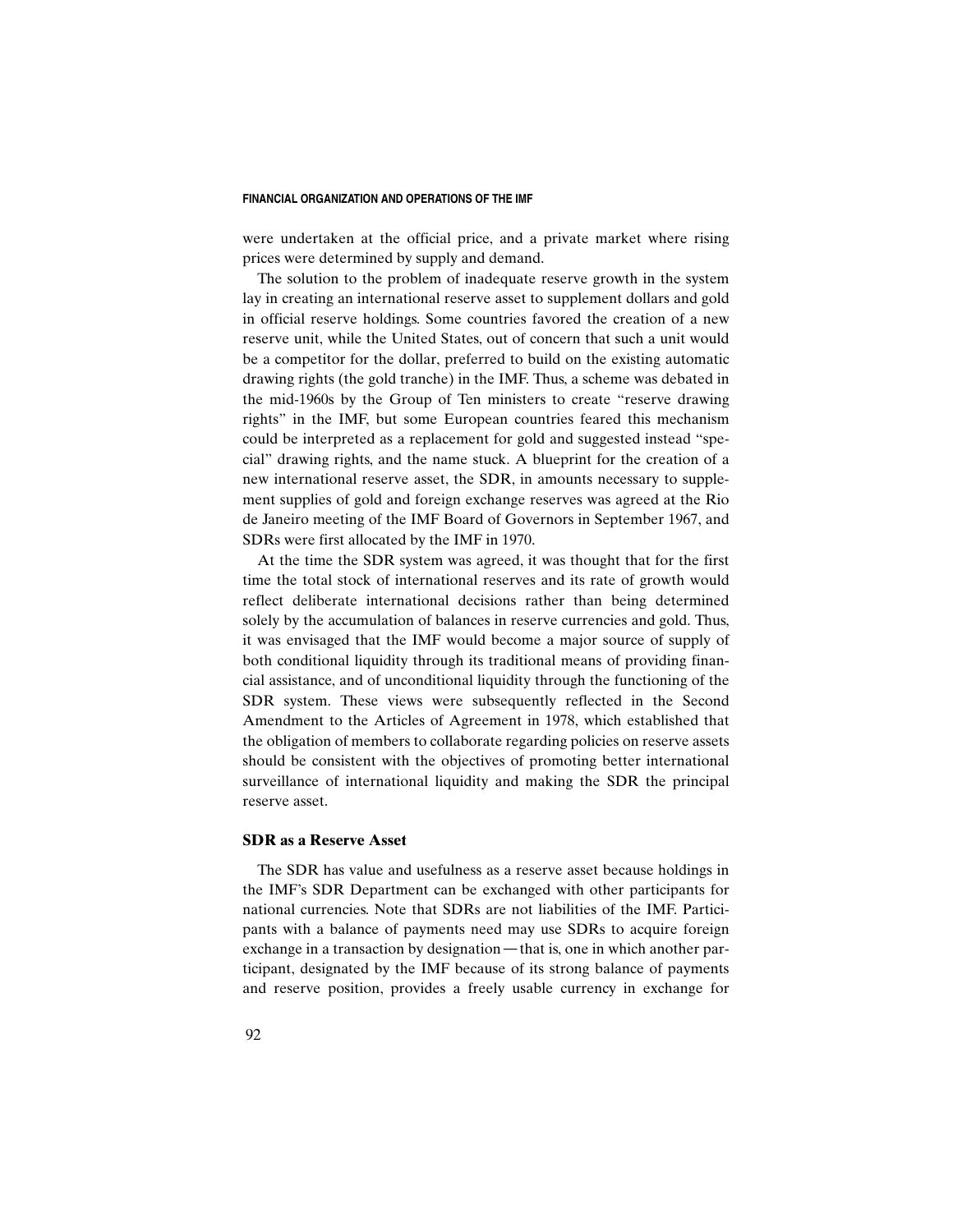SDRs (Box III.1). Provision of such foreign exchange is an obligation of participation in the SDR Department. A participant's obligation to provide currency, however, is limited to twice its cumulative allocation of SDRs, unless both the member and the IMF agree on a higher limit.

The designation mechanism guarantees that a participant with a need to use SDRs for balance of payments purposes is able to obtain the requisite freely usable currency without delay. This mechanism constitutes the legal backing of the SDR system and demonstrates its cooperative basis. In its operation, the SDR designation procedure works very much like the currency exchange system in the General Department. Since September 1987, however, no transactions by designation have taken place because all exchanges of SDRs for currency have been accommodated through voluntary transactions by agreement, which are discussed below in the section "System of Two-Way Arrangements." The IMF, however, continues to prepare a designation plan each quarter, tied to the quarterly financial transactions plan, on a contingency basis and as added insurance for the liquidity of the SDR financing mechanism.

An allocation of SDRs by the IMF provides each recipient, a participating member country, with a costless asset on which the holder neither earns nor pays interest.<sup>4</sup> Countries holding SDRs can use these assets by exchanging them for freely usable currencies at a value determined by the value of the SDR basket. Countries using their SDRs necessarily hold fewer SDRs than they had been allocated, and they pay interest at the SDR interest rate on the difference between their cumulative allocations and their current holdings of SDRs. Other countries are effectively net creditors in the SDR system by holding more SDRs than their cumulative allocations, and they receive a corresponding amount of interest on their holdings of SDRs in excess of their cumulative allocations.

#### **Valuing the SDR and Determining the SDR Interest Rate**

The SDR was initially defined as equivalent to 0.888671 grams of fine gold. As this was the par value of the U.S. dollar under the Bretton Woods system, the SDR was also equivalent to one U.S. dollar. This outcome satisfied both camps in the negotiations that lead to the creation of the new international

<sup>&</sup>lt;sup>4</sup>Technically, the recipient earns interest on its holdings and pays interest on its cumulative allocations, but the two interest rates are identical and the payments therefore net out as long as a recipient simply holds its cumulative allocation of SDRs.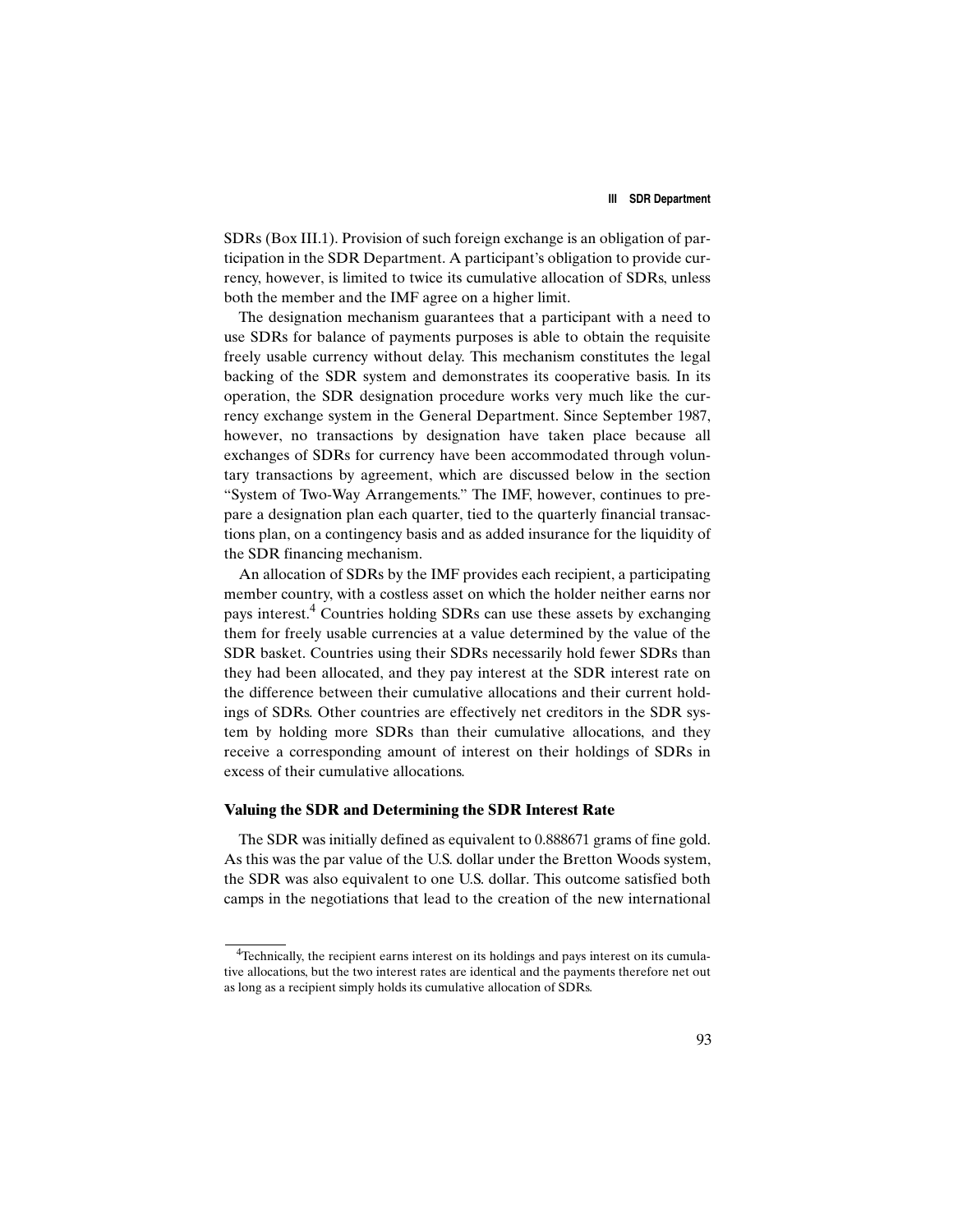# **BOX III.1. THE DESIGNATION MECHANISM**

Article XIX of the IMF's Articles of Agreement provides for a designation mechanism that underpins the usability of the SDR. Participation in the SDR Department entails the obligation to provide usable currencies in exchange for SDRs when designated, and accords the right to use SDRs in case of a balance of payments need.

Under the designation mechanism, the IMF designates certain participants, whose external positions are deemed sufficiently strong, to receive specified amounts of SDRs from other participants and, in exchange, to provide the latter with equivalent amounts of freely usable currencies (i.e., U.S. dollars, euros, Japanese yen, and pounds sterling). The designation mechanism ensures that, in case of need, participants can use SDRs to obtain foreign currency reserves at short notice.<sup>1</sup>

Quarterly designation plans, approved by the Executive Board, list participants subject to designation and set the maximum limits to the amounts of SDRs that can be designated to each. There are three basic criteria for designation:

• Participants are subject to designation only if their balance of payments and gross reserve positions are considered "sufficiently strong."

• The Executive Board determines the amounts of designation for individual participants in such a manner as to promote, over time, harmonization (or equalization) of the "excess holdings ratios" of participants.<sup>2</sup>

• A participant's obligation to provide currency against SDRs in designation is limited to the point at which its SDR holdings in excess of its cumulative allocation are twice its cumulative allocation of SDRs, unless the designee and the IMF agree on a higher limit.

reserve asset—those who sought a replacement for gold and those who sought a replacement for the U.S. dollar. When the dollar was devalued against gold in 1971, the SDR retained its nominal gold value and was termed "paper gold." In keeping with the SDR's character as paper gold, the interest rate on the SDR was initially fixed at the relatively low level of 1.5 percent a year.

 ${}^{1}$ A participant wishing to sell its SDRs in transactions with designation is required to make a representation to the IMF that it has a need to use its SDRs because of its balance of payments position or developments in its reserves, and not for the sole purpose of changing the composition of its reserves (Article XIX, Section  $3(a)$ ). <sup>2</sup>The excess holdings ratio is calculated as the member's actual SDR holdings

minus its cumulative allocation as a percent of its quota.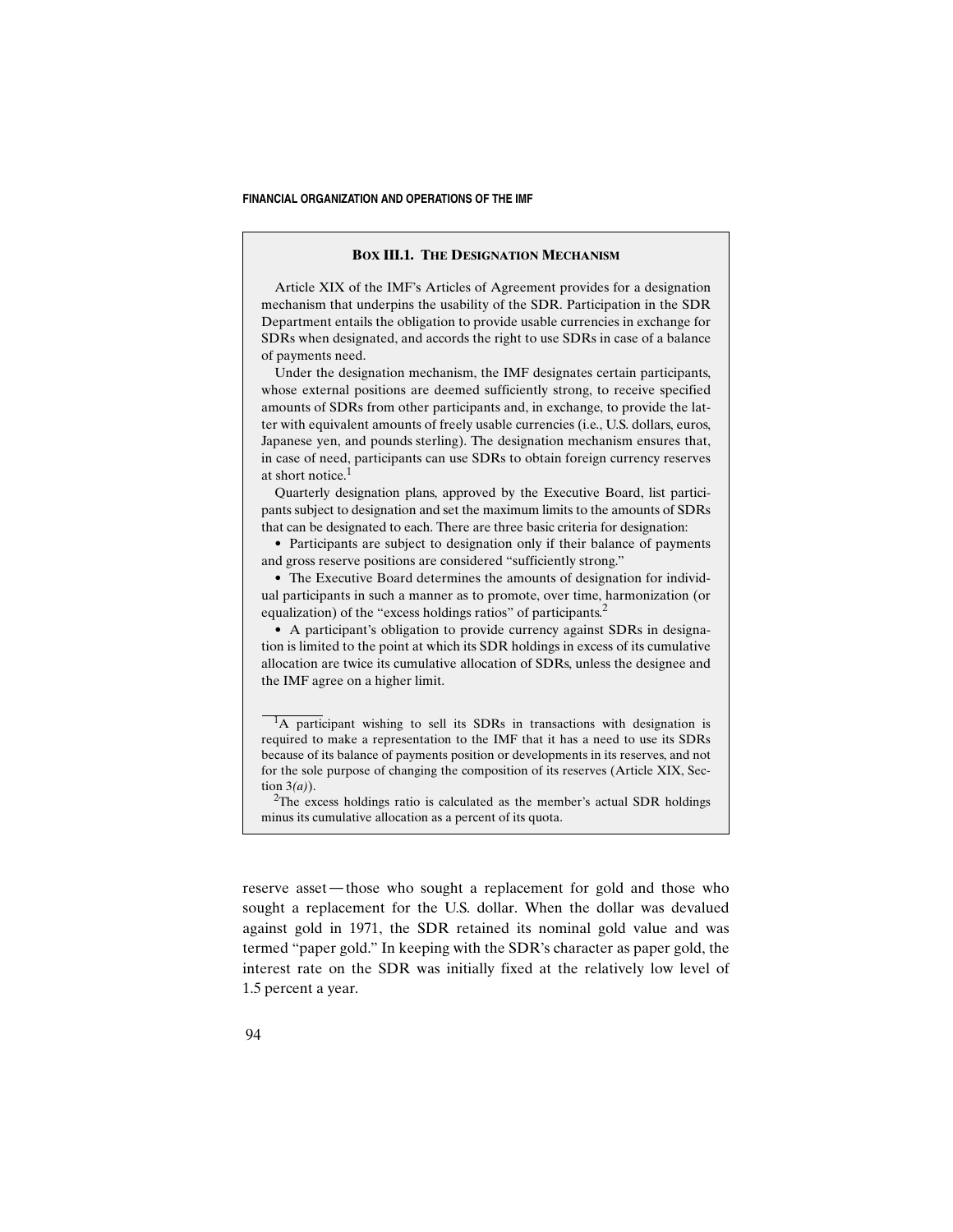With the final collapse of the Bretton Woods par value system in 1973, most major countries adopted floating exchange rate regimes. As gold no longer played a central role as the anchor of the international monetary system, the rationale for defining the SDR in terms of gold was weakened, and in 1974 the SDR was redefined as a basket of currencies. Initially, the currencies of the 16 IMF members with at least 1 percent of world trade were included in the basket. At the same time, the interest rate on the SDR was raised to 5 percent, consistent with a new policy of setting the rate semiannually at about half of the level of a combined market interest rate which was defined as a weighted average of interest rates on short-term market instruments in France, Germany, Japan, the United States, and the United Kingdom.

The 16-currency SDR basket provided a poor unit of account because it was difficult and costly to replicate and it included some currencies that were not widely traded. It was a poor store of value because it had a lower yield than substitute reserve assets. As a result of these shortcomings, in 1981 the valuation of the SDR was simplified to the same five-currency basket on which the SDR interest rate was based, while the interest rate itself was raised to 100 percent of market rates. Formally, the selection criterion for inclusion in the valuation basket was changed to the currencies of the five member countries with the largest exports of goods and services over the previous five years. These changes resulted in a unification of the SDR valuation and interest rate baskets composed of the five freely usable currencies recognized by the IMF: the U.S. dollar, the Japanese yen, the deutsche mark, the French franc, and the pound sterling. The currencies that determine the value of the SDR, the amount of each of these currencies in the basket, and the financial instruments used in determining the interest rate, are reviewed every five years.

The five-currency basket was simple enough to be readily replicable by financial markets while still ensuring that the value of the SDR would be fairly stable in the face of wide swings in exchange rates. The increase in the yield on the SDR made it more attractive to hold compared with other reserve assets and thereby increased creditor incentives to finance the IMF as the rate of remuneration was linked to the interest rate on the SDR. With the introduction of the euro in 1999, the deutsche mark and French franc in the SDR basket were replaced with equivalent amounts of euro, without changing the relative weight of the continental European currencies in the basket.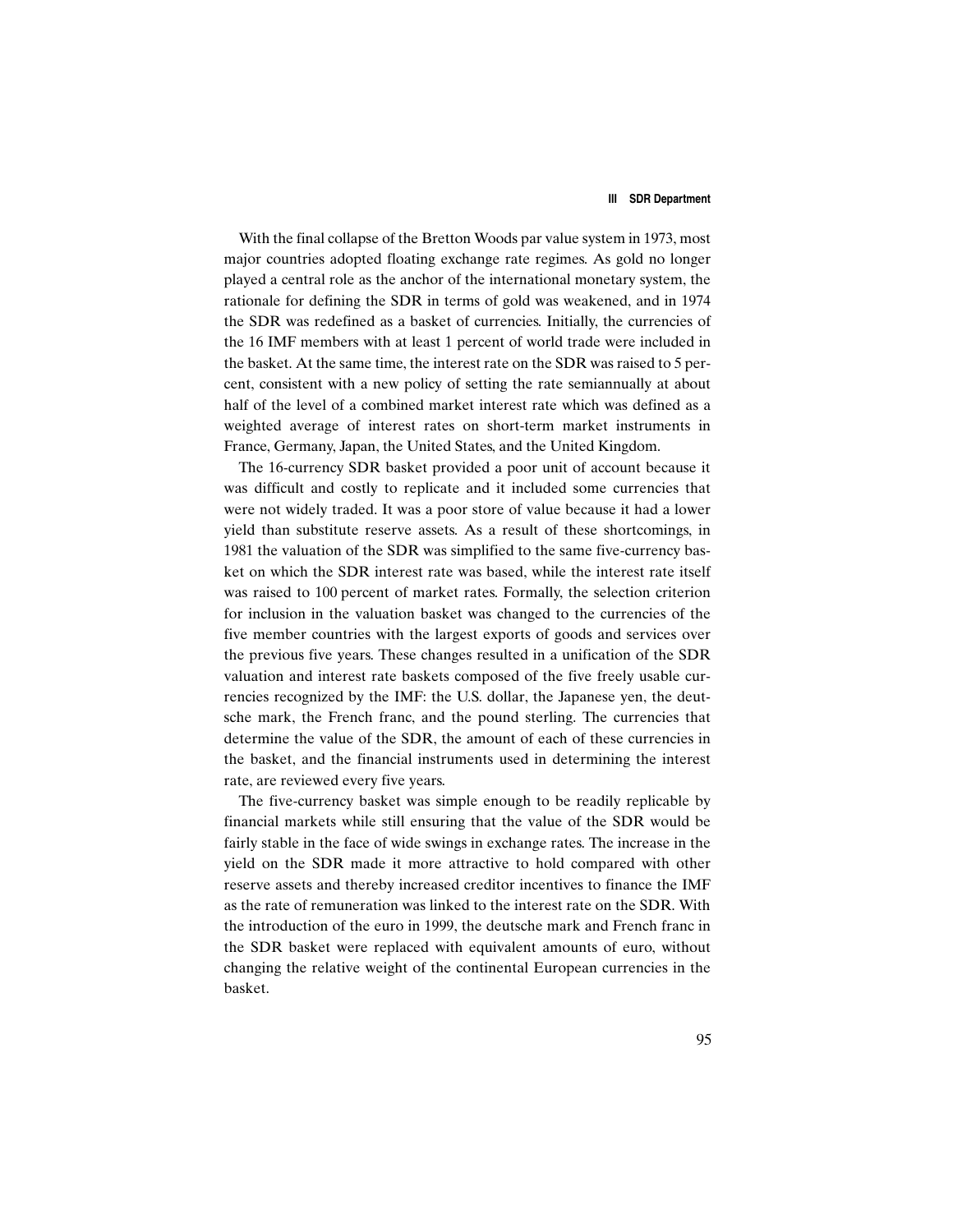# **Current Method of SDR Valuation**

The most recent revision of the SDR basket took place on January 1, 2001. The adoption of the euro as the common currency for several member states of the European Union necessitated a change in the criteria for selecting currencies for inclusion in the SDR valuation basket. In particular, the previous criterion was extended to include exports by a monetary union that includes IMF members. In the case of monetary unions, exports of goods and services exclude trade among members of the union.

A second selection criterion was also introduced to ensure that the currencies included in the SDR valuation basket are among the most widely used in international transactions. For this purpose, the IMF formalized the requirement that a currency selected for inclusion in the basket be "freely usable" in accordance with the criteria specified in Article XXX*(f)* of the IMF's Articles. Under this provision, a currency is "freely usable" if the Executive Board determines that it is, in fact, widely used to make payments for international transactions and is widely traded in the principal foreign exchange markets. The weights assigned to the currencies in the SDR basket continue to be based on the value of the exports of goods and services and the amount of reserves denominated in the respective currencies that are held by other members of the IMF over the previous five years.<sup>5</sup>

Four currencies met both selection criteria for inclusion in the SDR valuation basket and were assigned the weights shown in Table III.1, based on their roles in international trade and finance.

The amounts of each of the four currencies included in the new SDR valuation basket were calculated on December 29, 2000 in accordance with the new weights. The calculation was made on the basis of the average exchange rates for these currencies over the three months ending on that date in such a manner as to ensure that the value of the SDR was the same on December 29, 2000 under both the old and new valuation baskets.

The value of the SDR in terms of the U.S. dollar is calculated daily by the IMF as the sum of the market values in terms of the U.S. dollar of the amounts of each of the five currencies in the valuation basket. The actual, or effective, share of each currency in the valuation of the SDR on any particu-

 $5$ As the euro had been in existence for less than two years when the 2000 review of the SDR basket was undertaken, reserve holdings at end-1999 were used.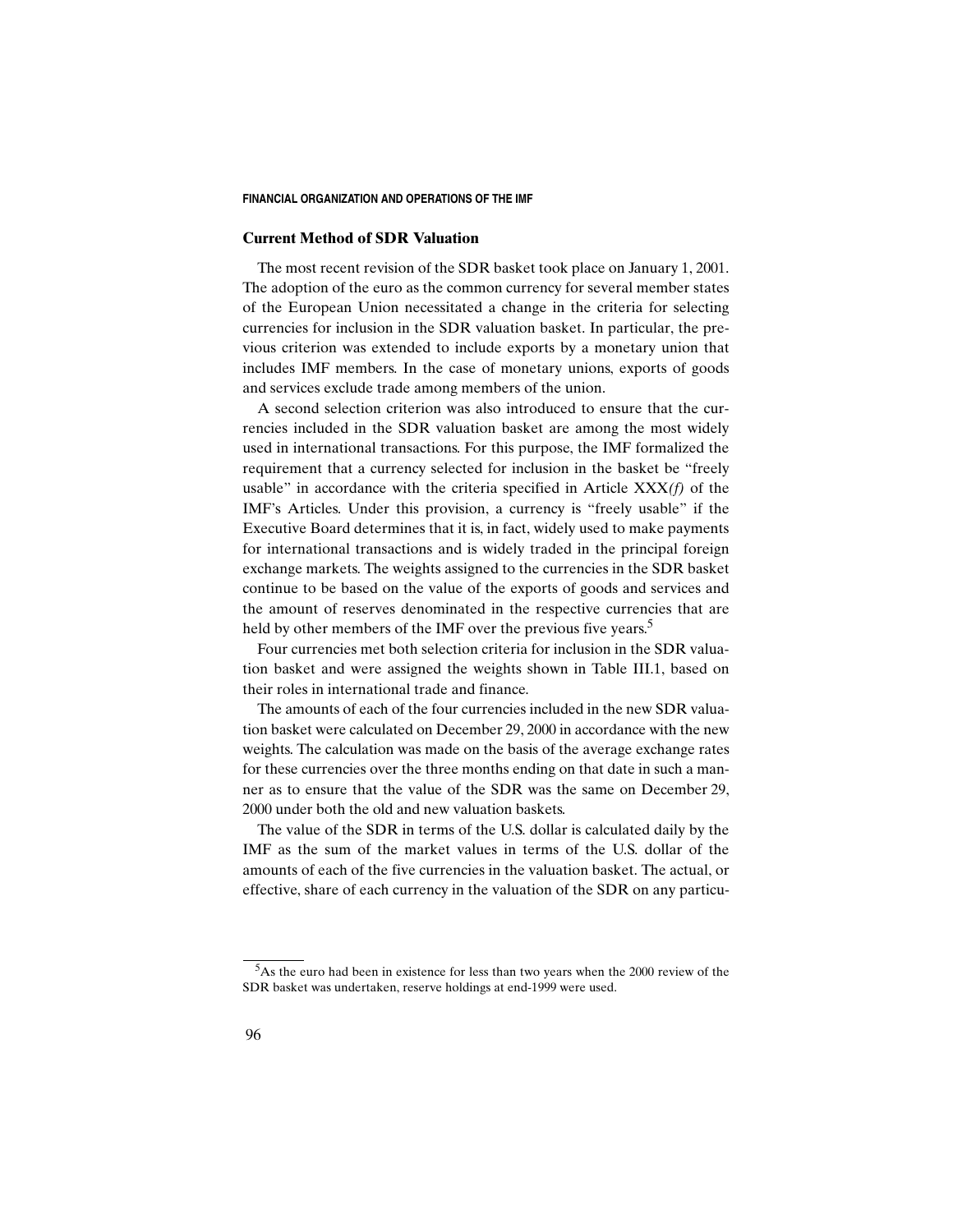| Currency          | Effective<br><b>January 1, 2001</b> | <b>Previous Revision</b><br><b>January 1, 1996</b> |  |  |
|-------------------|-------------------------------------|----------------------------------------------------|--|--|
| U.S. dollar       | 45                                  | 39                                                 |  |  |
| Euro <sup>1</sup> | 29                                  |                                                    |  |  |
| Deutsche mark     |                                     | 21                                                 |  |  |
| French franc      |                                     | 11                                                 |  |  |
| Japanese yen      | 15                                  | 18                                                 |  |  |
| Pound sterling    | 11                                  | 11                                                 |  |  |
|                   |                                     |                                                    |  |  |

TABLE III.1. CURRENCY WEIGHTS IN SDR BASKET, 1996 AND 2001 *(In percent)*

 $1$ On January 1, 1999, the deutsche mark and French franc in the SDR basket were replaced by equivalent amounts of euro.

lar day depends on the exchange rates prevailing on that day. An example of the valuation of the SDR is shown in Box III.2. The actual shares of currencies in the basket over the past decade are shown in Figure III.1. The valuation of the SDR is posted each morning, Washington time, on the IMF's website  $6$ 

### **Current Method of Determining the SDR Interest Rate**

In 2000, the IMF also reviewed the method for determining the SDR interest rate and decided to continue to set the weekly interest rate on the basis of a weighted average of interest rates on short-term instruments in the markets of the currencies included in the SDR valuation basket. However, it changed the financial instruments used as the representative interest rates for the euro and Japanese yen.

The representative interest rate for the Japanese yen was changed from the three-month rate on certificates of deposit to the yield on Japanese Government 13-week financing bills. In keeping with the shift to a currencybased system of SDR valuation, the representative rate for the euro, the three-month Euribor, replaced the national financial instruments of France and Germany. The interest rate on the three-month U.S. and U.K. Treasury

<sup>6</sup>See http://www.imf.org/external/np/tre/sdr/basket.htm.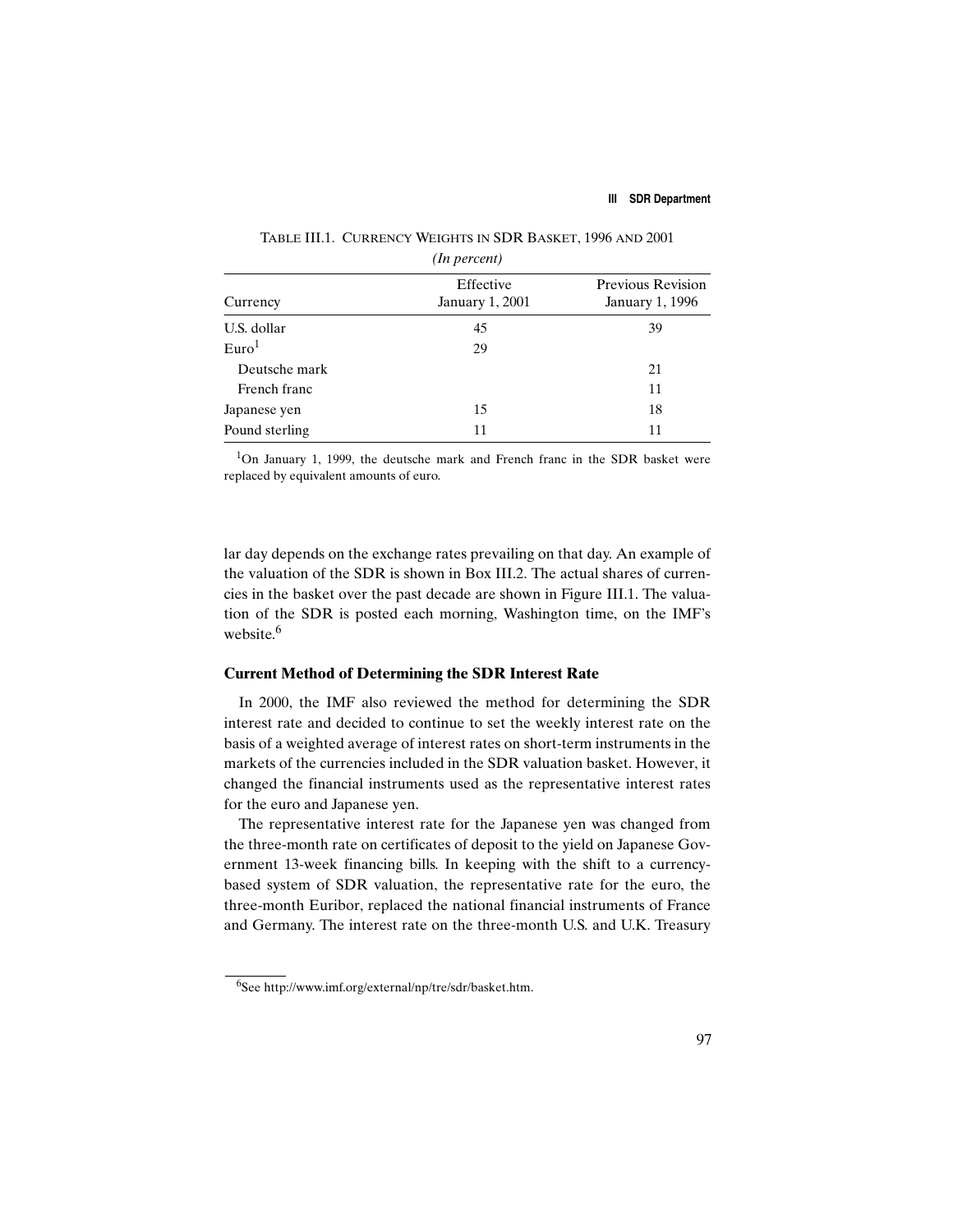# **BOX III.2. SDR VALUATION: DETERMINATION OF CURRENCY AMOUNTS AND ACTUAL DAILY WEIGHTS**

Currency amounts are calculated on the last business day preceding the date the new basket becomes effective. On that day, currency amounts are derived from the weights decided by the Executive Board using the average exchange rate for each currency over the preceding three months. Currency amounts are adjusted proportionally to ensure that the value of the SDR is the same before and after the revision.

The currency amounts remain fixed for the subsequent five-year period. As a result, the actual weight of each currency in the value of the SDR changes on a daily basis as a result of changes in exchange rates.

| Currency                      | Initial<br>Weight<br>Decided<br>in 2000 | Currency<br>Amount<br><b>Under</b><br>Rule $O-1$ | Exchange<br>Rate <sup>1</sup><br>April 30, 2001 | U.S.<br>Dollar                                | Actual<br>Weight<br>Equivalent April 30, 2001 |
|-------------------------------|-----------------------------------------|--------------------------------------------------|-------------------------------------------------|-----------------------------------------------|-----------------------------------------------|
| Euro                          | 29                                      | 0.4260                                           | 0.8871                                          | 0.377905                                      | 30                                            |
| Japanese yen                  | 15                                      | 21,0000                                          | 123.53                                          | 0.169999                                      | 13                                            |
| Pounds sterling               | 11                                      | 0.0984                                           | 1.4318                                          | 0.140889                                      | 11                                            |
| U.S. dollars                  | 45                                      | 0.5770                                           | 1.0000                                          | 0.577000                                      | 46                                            |
|                               |                                         |                                                  |                                                 | 1.265793                                      | 100                                           |
| $USS1 = SDR$<br>$SDR 1 = US$$ |                                         |                                                  |                                                 | 0.790019 <sup>2</sup><br>1.26579 <sup>3</sup> |                                               |

| April 30, 2001 |  |
|----------------|--|
|                |  |

<sup>1</sup>The exchange rate for the Japanese yen is expressed in terms of currency units per U.S. dollar; other rates are expressed as U.S. dollars per currency unit.

<sup>2</sup>IMF Rule O-2(a) defines the value of the U.S. dollar in terms of the SDR as the reciprocal of the sum of the equivalents in U.S. dollars of the amounts of the currencies in the SDR basket, calculated on the basis of exchange rate quotations at noon in the London market, rounded to six significant digits. If the London market is closed, quotations are taken from the New York market; if both of these markets are closed, reference rates of the European Central Bank are used.

 $3$ The reciprocal of the value of the U.S. dollar in terms of the SDR, rounded to six significant digits.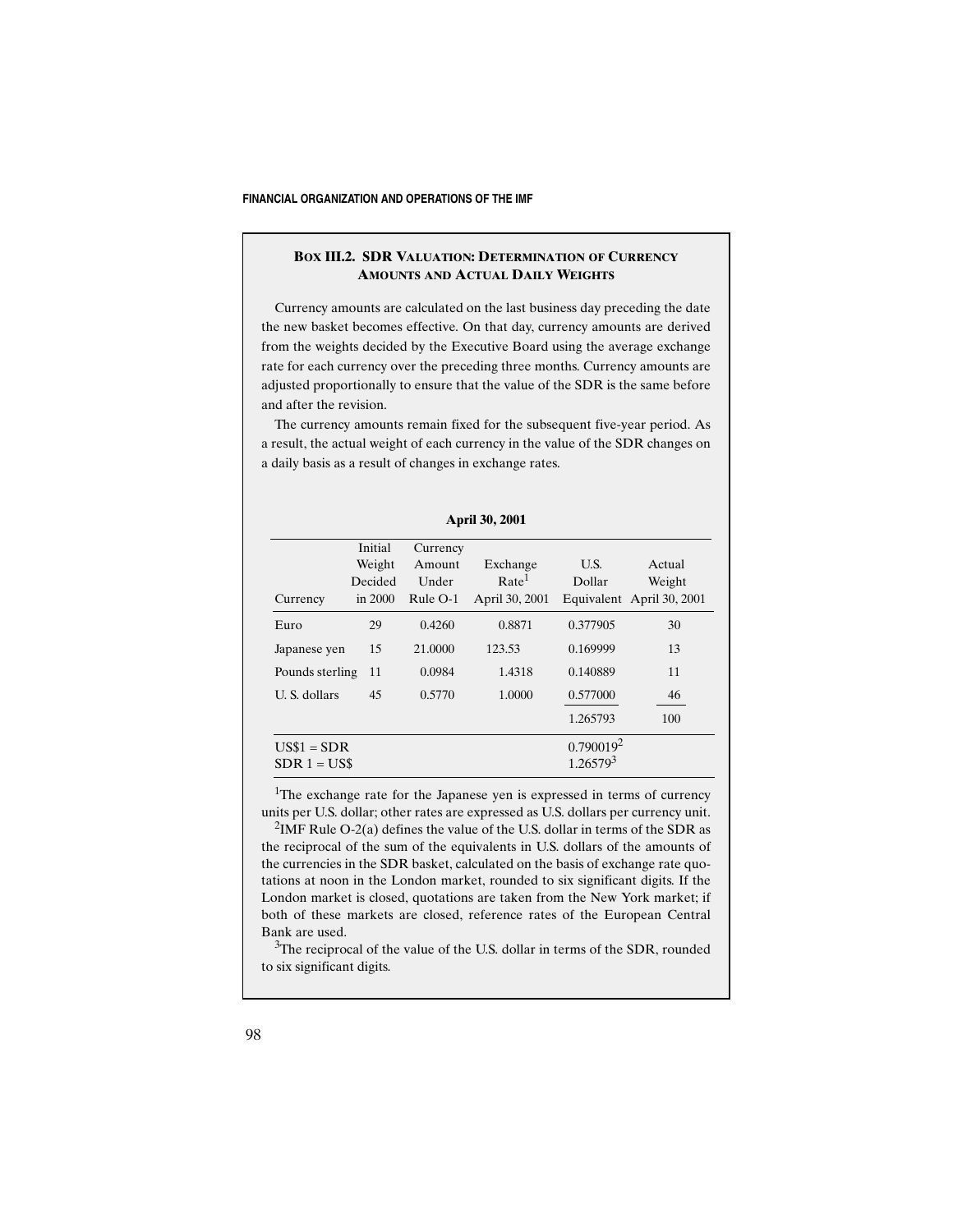

# **FIGURE III.1. ACTUAL CURRENCY WEIGHTS IN SDR BASKET, JULY 1990–APRIL 2001**

1Except for January 1, 1991, 1996, 1999, and 2001.

 $\equiv$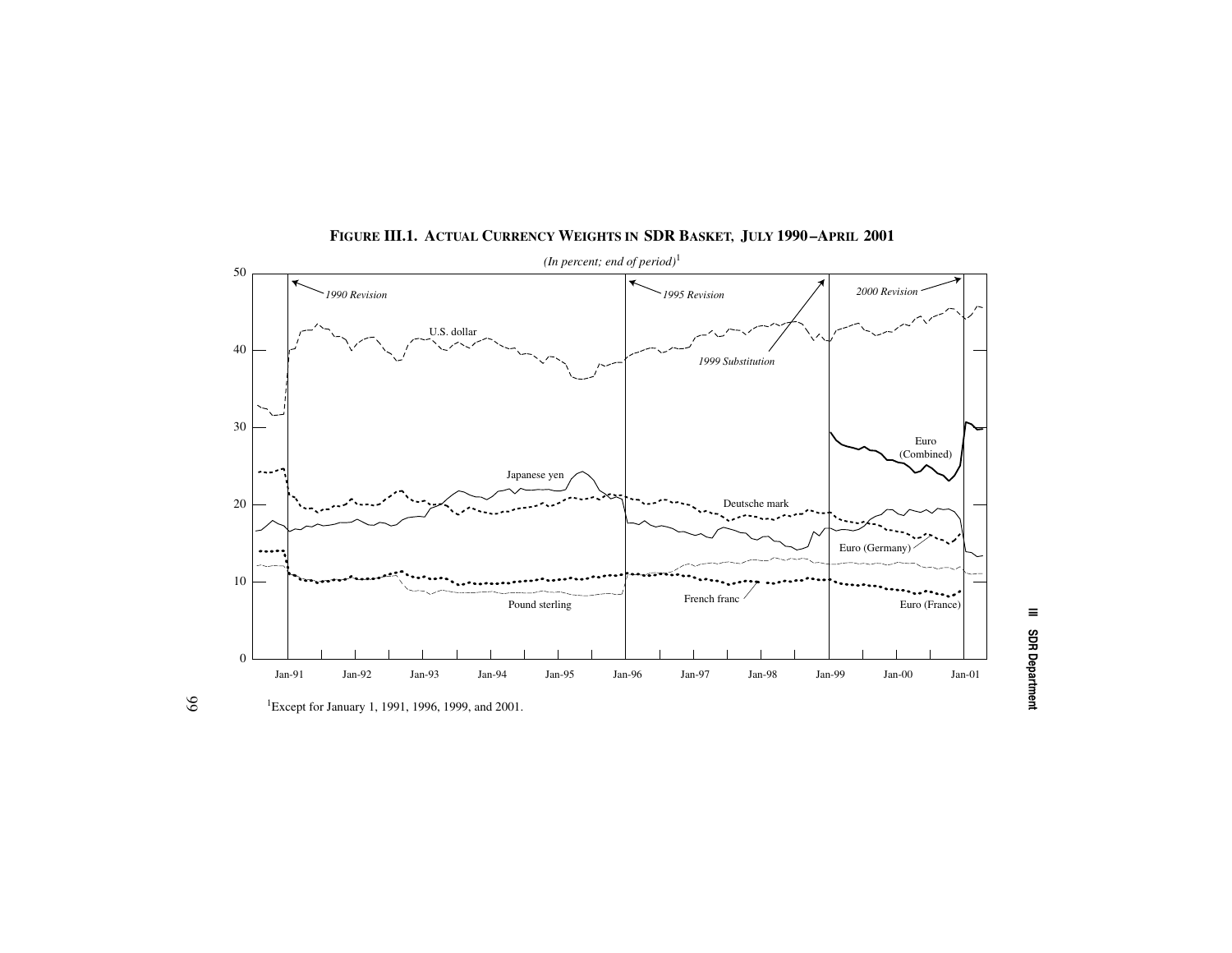bills continue to serve as the representative interest rates for the U.S. dollar and pound sterling, respectively.

The SDR interest rate is calculated weekly by the IMF as the sum of the yields on the respective financial instruments in the basket, in terms of SDRs, using the currency amounts in the valuation basket as weights. Thus, the effective weights of the financial instruments representing each component currency reflect the level of interest rates in each currency as well as the level of exchange rates and the currency amounts in the basket (Box III.3). As a result, these weights differ from the effective weights of the same currencies in the SDR valuation basket, which reflect only the level of exchange rates and the currency amounts in the basket. For example, the weight of the Japanese yen in the interest rate basket is much lower than in the valuation basket, reflecting Japan's currently low interest rates. The SDR interest rate for the current week is posted on Monday morning, Washington time, on the IMF's website.<sup>7</sup>

#### **Allocations and Cancellations of SDRs**

The IMF has the authority (Article XV, Section 1, and Article XVIII) to create unconditional liquidity through general allocations of SDRs to participants in the SDR Department in proportion to their quotas in the IMF. The IMF cannot allocate SDRs to itself or to other holders it prescribes. The Articles also provide for the cancellation of SDRs, although to date there have been no cancellations. In its decisions on general allocations of SDRs, the IMF, as prescribed under its Articles, has sought to meet the long-term global need to supplement existing reserve assets, while promoting the attainment of the IMF's purposes and avoiding economic stagnation and deflation, as well as excess demand and inflation.<sup>8</sup>

Decisions on general allocations of SDRs are made for successive basic periods of up to five years.

- The first basic period was for three years (1970–72), when a total of SDR 9.3 billion was allocated.
- There were no general allocations in the second basic period, 1973–77.

<sup>7</sup>See http://www.imf.org/external/np/tre/sdr/rates.

<sup>8</sup>The Articles of Agreement use only the term "allocation," and not "general allocation," which is used in this pamphlet to emphasize the difference with the one-time special allocation that will take place when the Fourth Amendment of the Articles becomes effective and with selective allocations that have been proposed.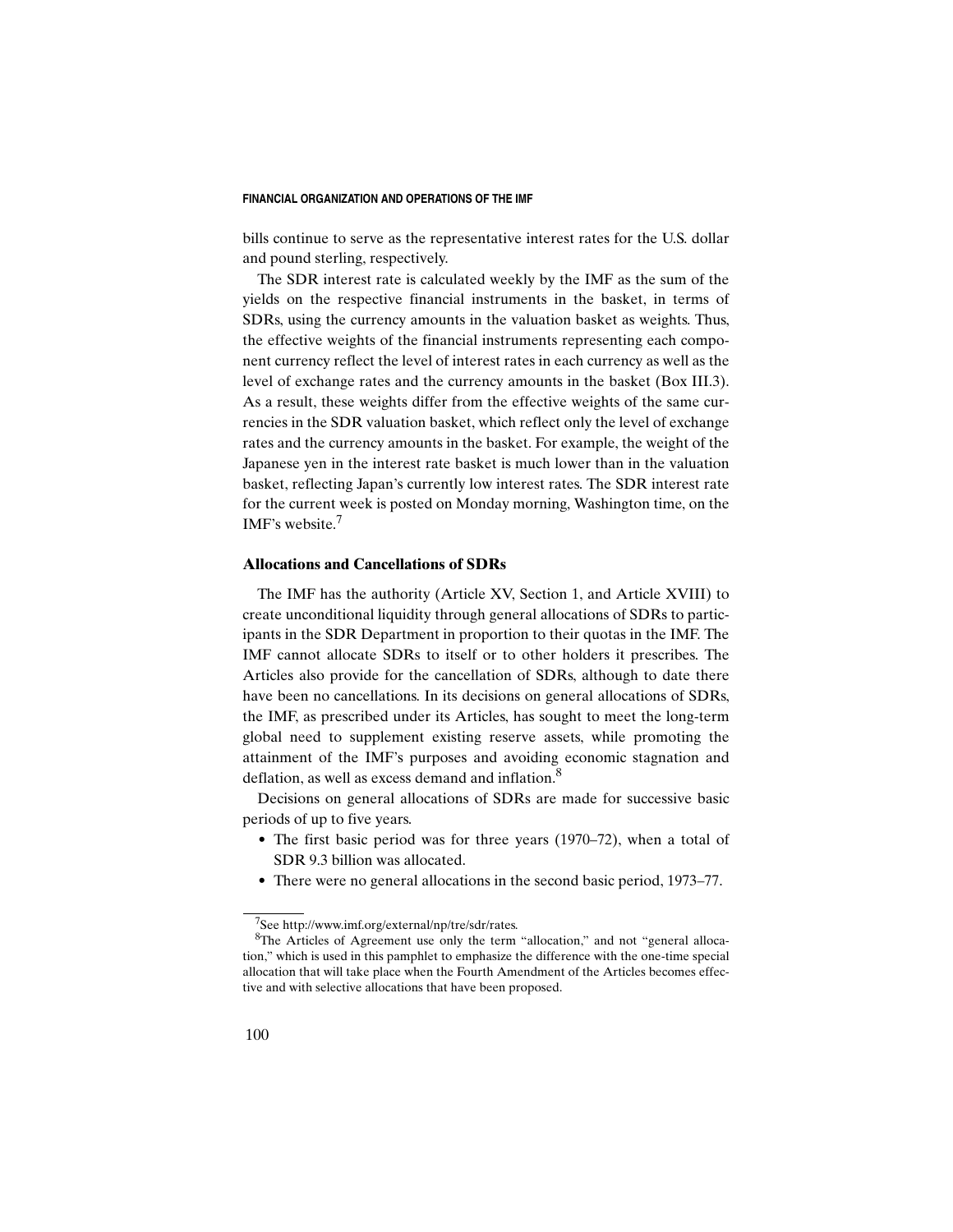# **BOX III.3. SDR INTEREST RATE: CALCULATION AND ACTUAL WEEKLY WEIGHTS**

The interest rate on the SDR is defined as the sum of the multiplicative products in SDR terms of the currency amounts in the SDR valuation basket, the level of the interest rate on the financial instrument of each component currency in the basket, and the exchange rate of each currency against the SDR.

As in the valuation of the SDR, the currency amounts remain fixed for the five-year period following a revision in valuation basket. As a result, the actual weight of each financial instrument in the SDR interest rate changes on a weekly basis as a result of changes in both interest rates and exchange rates.

See example below. Note that these weights can differ from those in the valuation basket on the same date (see Box III.2) because the weights in the interest rate basket reflect changes in the levels of interest rates in each currency as well as change in exchange rates.

| <b>April 30, 2001</b>                                                          |          |          |            |         |                |  |  |  |  |
|--------------------------------------------------------------------------------|----------|----------|------------|---------|----------------|--|--|--|--|
| Exchange                                                                       |          |          |            |         |                |  |  |  |  |
| Rate                                                                           |          |          |            |         |                |  |  |  |  |
|                                                                                | Currency | Interest | Against    |         | Actual         |  |  |  |  |
|                                                                                | Amount   | Rate     | the $SDR1$ | Product | Weight         |  |  |  |  |
| Currency                                                                       | (1)      | (2)      | (3)        | (1x2x3) | April 30, 2001 |  |  |  |  |
|                                                                                |          |          |            |         |                |  |  |  |  |
| Euro                                                                           | 0.426    | 4.8363   | 0.70905500 | 1.4608  | 39             |  |  |  |  |
| Japanese yen                                                                   | 21.0     | 0.0230   | 0.00636558 | 0.0031  | $\Omega$       |  |  |  |  |
| Pounds sterling                                                                | 0.0984   | 5.0952   | 1.13403000 | 0.5686  | 15             |  |  |  |  |
| U.S. dollars                                                                   | 0.577    | 3.8500   | 0.78583100 | 1.7457  | 46             |  |  |  |  |
| Total                                                                          |          |          |            | 3.78    | 100            |  |  |  |  |
| <sup>1</sup> Exchange rates are expressed in terms of SDRs per currency units. |          |          |            |         |                |  |  |  |  |

- In the third basic period, 1978–81, a total of SDR 12.1 billion was allocated.
- There have been no general allocations of SDRs since the third basic period.

The decision for a general allocation of SDRs follows a set procedure. First, if the Managing Director has determined that a proposal for SDR allocation has widespread support among SDR participants, he or she is required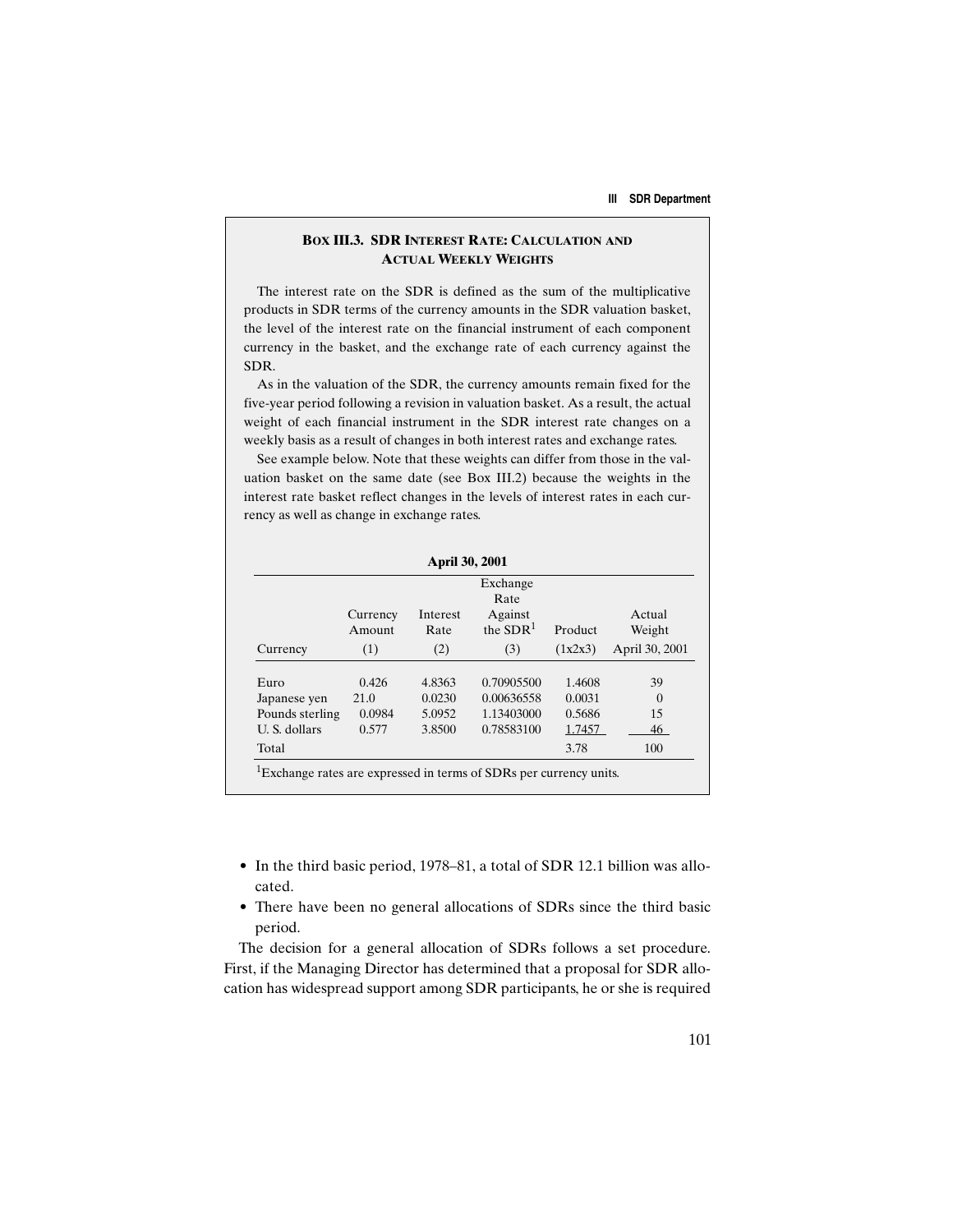to make such a proposal at least six months before the commencement of a basic period, or within six months of a request for a proposal from the Executive Board or Board of Governors, or at such other times as specified in Article XVIII. Second, the Executive Board must agree with the proposal. Third, the Board of Governors has the power, by a majority of 85 percent of its total voting power, to approve or modify the proposal.<sup>9</sup>

#### *Recent Proposals for SDR Allocations*

A number of proposals have been advanced in recent years to enhance the role of the SDR in the international monetary system and to address specific issues. The principal proposals included a resumption of general allocations, a special allocation to correct inequities in the system by an amendment of the Articles, and a selective allocation that would redistribute a general allocation to help finance crisis lending.

In 1993, the Managing Director of the IMF proposed a general allocation of SDR 36 billion based on the finding of a long-term global need to supplement existing reserve assets. He also suggested that a means be found to redistribute voluntarily a portion of the new SDRs, subject to conditionality, to selected countries, including the countries that had joined the IMF since 1981 and, therefore, had never been allocated SDRs. The management and staff of the IMF maintained that the demand for reserves to hold had continued to grow but that the vast majority of the IMF's membership, accounting for almost half of IMF quotas, faced net costs of acquiring and holding reserves that were higher, in many cases significantly higher, than the true economic cost of creating reserves through SDR allocations. The existence of such a margin for a large proportion of the IMF membership was viewed as evidence of a global need to supplement existing reserve assets and that an SDR allocation was preferable to alternative sources of reserves.

However, the arguments put forth by the IMF staff for a general SDR allocation did not garner the necessary 85 percent voting majority of members required for passage. The reluctance of some large members to go along with the proposal reflected fundamental changes in the world economy that

 $9<sup>9</sup>$ The procedures for cancellations of SDRs are broadly the same as those for allocations, except that cancellations are based on cumulative allocations rather than quotas. This ensures a uniform proportionate reduction for all members, regardless of the number of allocations in which they have participated.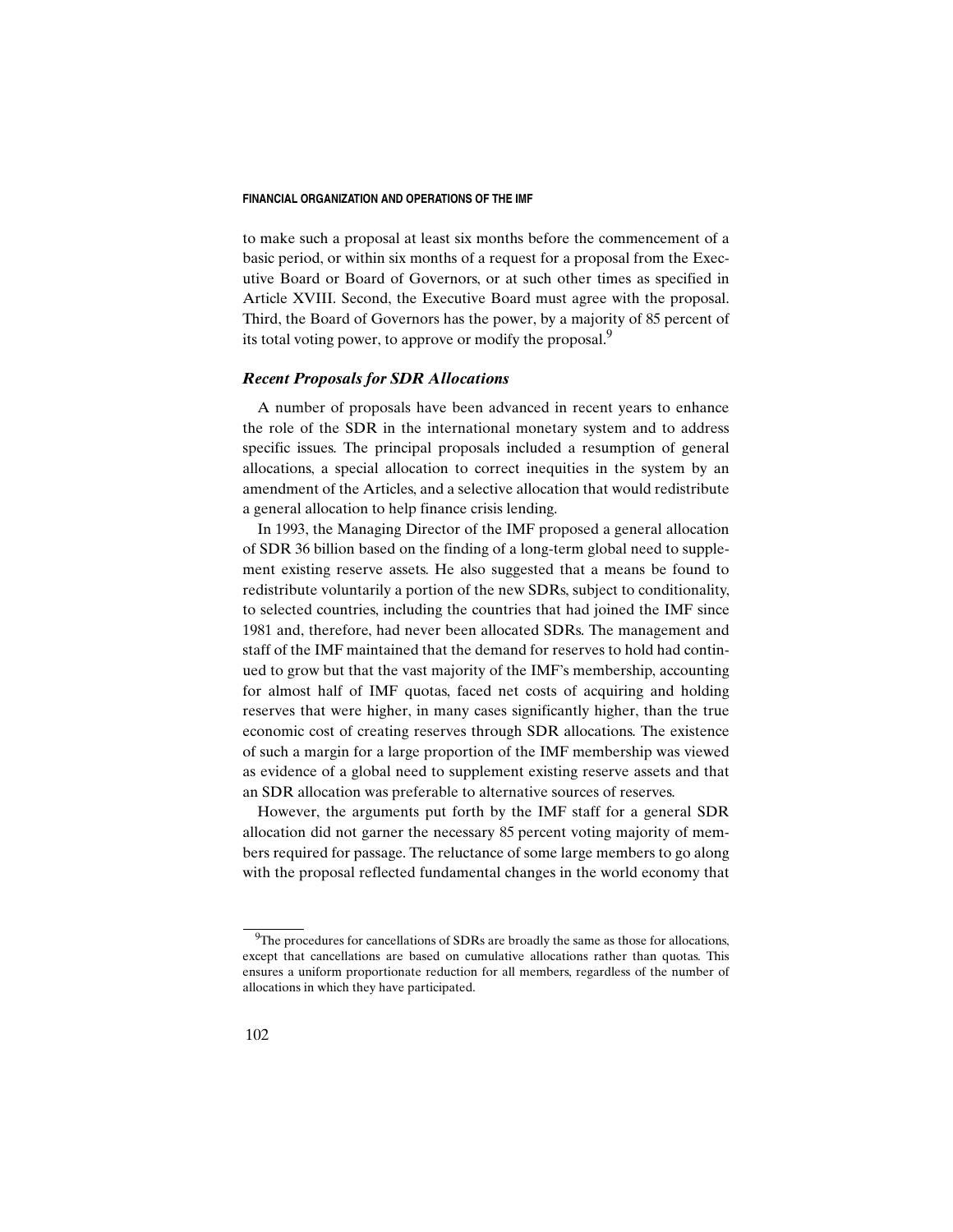they believed put into question the concept of a potential shortage of international reserves:

- The move to floating exchange rates.
- The growth of international capital markets and the expanded capacity of creditworthy national authorities to borrow.
- A concept of international liquidity that had become much broader than international reserves.

In 1993/94, the Executive Directors for the United Kingdom and the United States proposed, as an alternative to the Managing Director's proposal for a general allocation, an amendment of the Articles to provide a special allocation of SDRs. The purpose of the amendment was to address a perceived inequity that more than one-fifth of IMF members had never received an SDR allocation because they joined the IMF after the last allocation in 1981. The size and scope of the proposal was modified during the course of Executive Board discussions before a consensus was achieved in 1997.

In September 1997, the IMF's Board of Governors adopted a resolution to amend the Articles to allow for a special one-time allocation of SDRs. The proposed Fourth Amendment of the Articles would equalize all members' ratios of cumulative SDR allocations to quota (based on quotas following the Ninth Review of Quotas) at a common benchmark of 29.3 percent, which would result in a doubling of the outstanding stock of SDRs to SDR 42.8 billion. The amendment includes provisions to allow future new members to receive equal treatment and places the allocations of members with overdue obligations to the IMF in escrow accounts until their arrears to the IMF are cleared. The amendment would not affect the IMF's existing power to allocate SDRs on the basis of a finding of a long-term global need to supplement existing reserve assets. As of July 15, 2001, 108 IMF members with 72 percent of the total voting power had accepted the amendment (out of the 110 members with 85 percent of the voting power required for adoption).

A number of proposals for selective allocations have been advanced to use the SDR as a source of finance for conditional lending, particularly to enable the IMF to serve as a financial safety net or lender of last resort during financial crises. Under one form of these proposals, a general allocation of SDRs would occur under the existing authority of the Articles but the major industrial countries would agree voluntarily to onlend their allocated SDRs to the IMF or directly to countries undertaking IMF-supported programs. Interest in these proposals waned following agreement in 1998 on an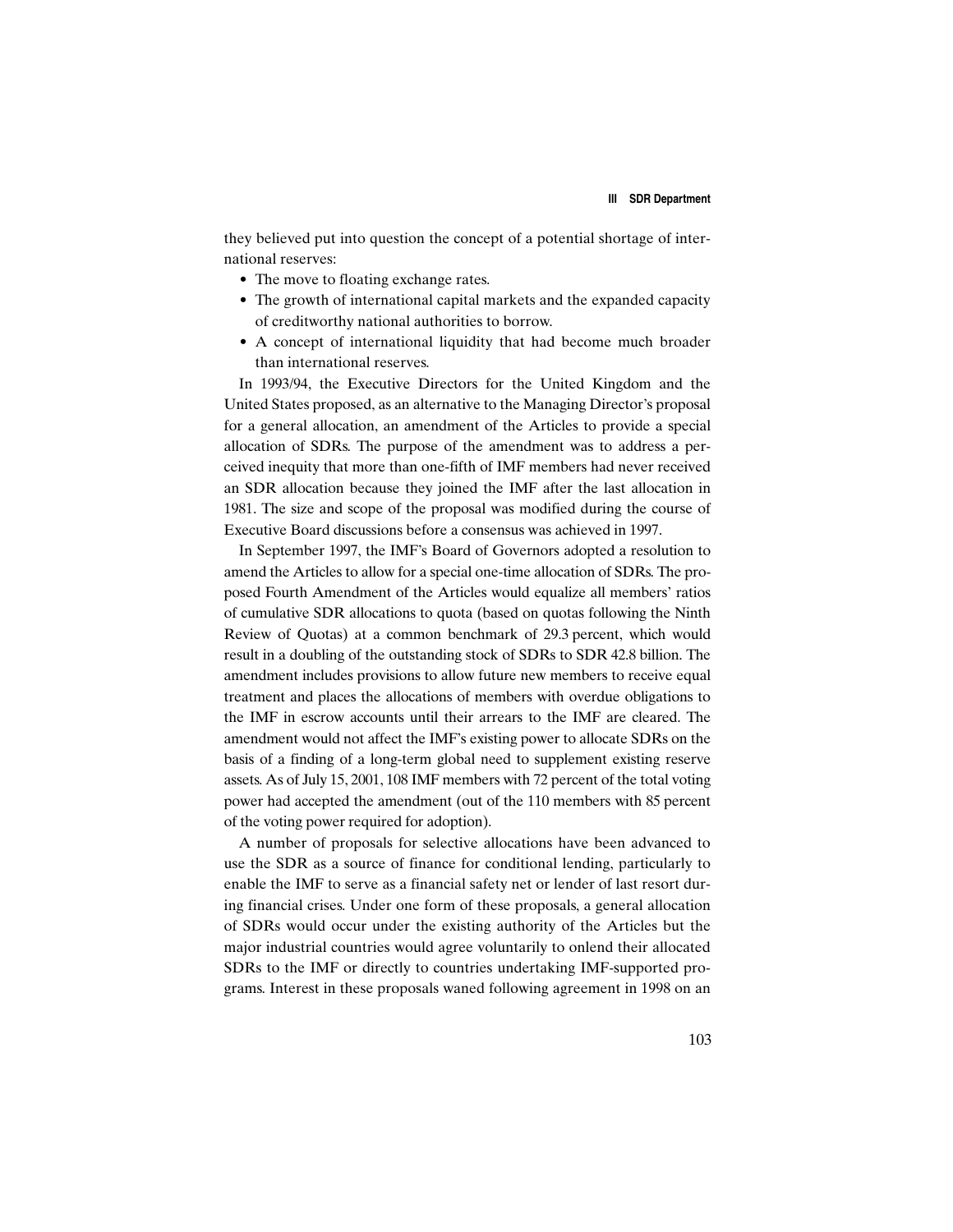IMF quota increase as part of the Eleventh General Review of Quotas and the subsequent improvement in the IMF's liquidity position.

### **Participants and Prescribed Holders**

SDRs are allocated only to IMF members that elect to be participants in the SDR Department and to observe the obligations of participants. Since April 7, 1980, all members of the IMF have been participants in the SDR Department. SDRs can be held by, but not allocated to, the GRA of the IMF and prescribed holders.

The IMF has the authority to prescribe, as other holders of SDRs, nonmembers, member countries that are not SDR Department participants, institutions that perform the functions of a central bank for more than one member, and other official entities. As of end-June 2001, there were 16 organizations approved as "prescribed holders."<sup>10</sup> These entities can acquire and use SDRs in transactions by agreement and in operations with participants and other holders. They cannot, however, receive allocations of SDRs or use SDRs in "transactions with designation." There is no general provision for prescribed holders to initiate transactions in SDRs with the GRA; however, in the case of those prescribed holders, if any, that are lenders to the IMF's GRA, it has been agreed that they may receive interest payments and repayments of principal from the IMF in SDRs.

#### **Uses of SDRs**

In the late 1970s and 1980s, the IMF took several measures to increase the liquidity and acceptability of the SDR. One step was to permit central banks to use SDRs freely on the basis of mutual agreement, without having to justify every transaction on the basis of balance of payments need. Another measure was to liberalize the requirement that countries that had used their SDRs

 $10$ The 16 prescribed holders are four central banks (the European Central Bank, the Bank of Central African States, the Central Bank of West African States, and the Eastern Caribbean Central Bank); three intergovernmental monetary institutions (the Bank for International Settlements, the Latin American Reserve Fund, and the Arab Monetary Fund); and nine development institutions (the African Development Bank, the African Development Fund, the Asian Development Bank, the East African Development Bank, the International Bank for Reconstruction and Development and the International Development Association (respectively, the "hard" and "soft" loan entities of the World Bank Group), the Islamic Development Bank, the Nordic Investment Bank, and the International Fund for Agricultural Development).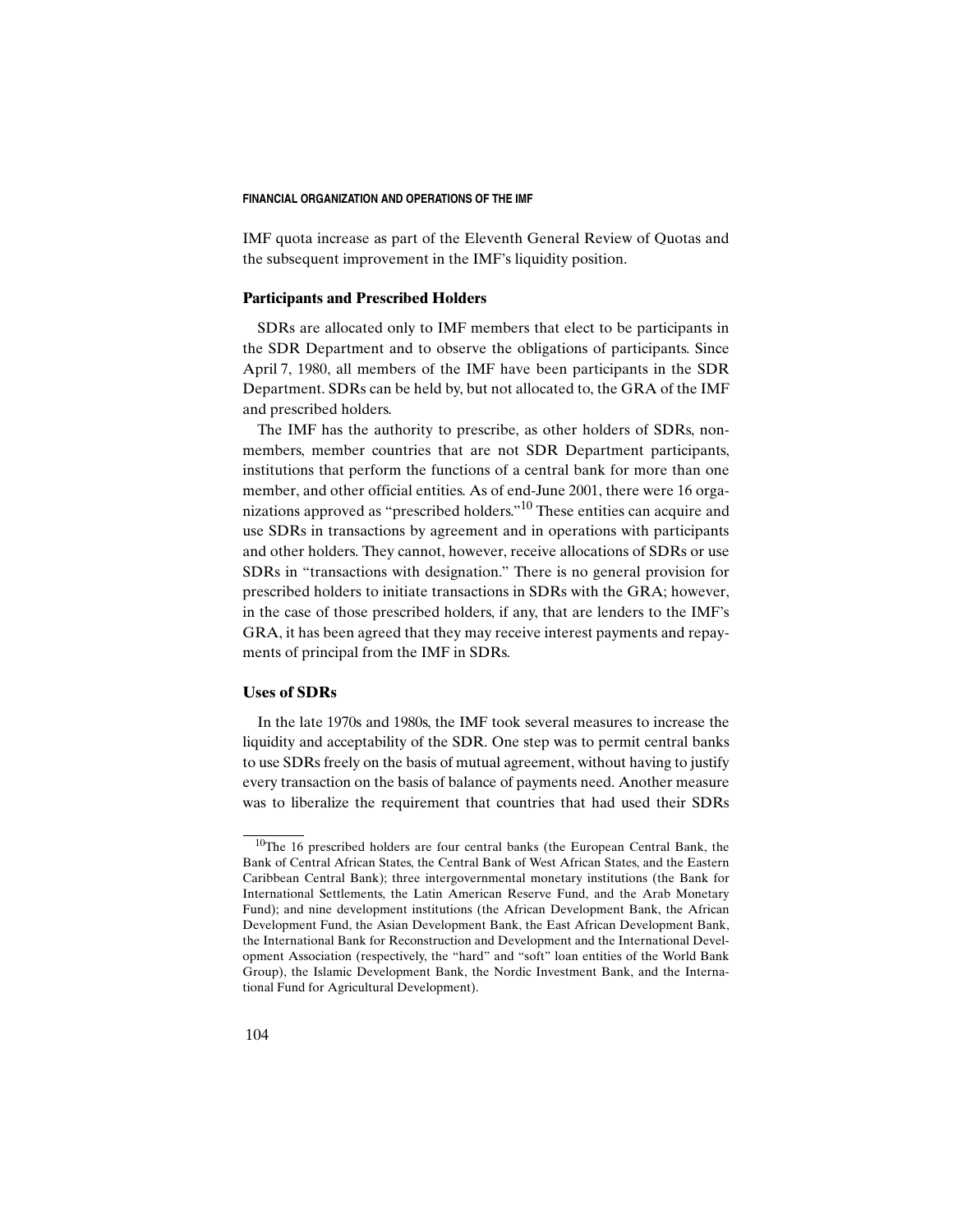were expected eventually to partially "reconstitute" their holdings.<sup>11</sup> While the reconstitution requirement remained in place, the minimum required level of average holdings was reduced from 30 percent of cumulative allocations to 15 percent in 1979. In June 1981, the reconstitution requirement was suspended.

Originally, the IMF intended that SDRs be used only in spot transactions—that is, transactions with immediate settlement—between participants or participants and the IMF. But as part of the transition to a more market-oriented role for the SDR, the IMF broadened the scope of official transactions in SDRs to permit their use in swaps, forward transactions, loans, collateralization, and grants.<sup>12</sup> All of these steps were driven by the IMF's desire to promote the SDR as the "principal reserve asset" of the international monetary system, as required by the Second Amendment of the Articles. However, the IMF stopped short of issuing broad approval for the use of SDRs in any nonprescribed activity and thus retained a degree of control over the types of allowable transactions. In any case, the liberalized rules resulted in little new activity, as spot transactions have continued to account for almost all transactions in SDRs.

The SDR is used almost exclusively for transactions with the IMF and efforts to promote private uses have proven largely ineffective. A number of reasons have been advanced for this failure. As noted above, unlike currencies that represent a claim on their issuers, the SDR is not a claim on the IMF, but a claim on the freely usable currencies of IMF members. Moreover, the value of the SDR and its yield are not market determined, but reflect changes in the value or yield of its constituent currencies or financial instruments rather than a market clearing price. This means that the value and yield of the SDR are not free to respond to excess supply or demand pressures. As a result, the "market" for SDRs must be administratively managed by the IMF, as discussed in the next section. Finally, the private markets have developed alternative instruments that can provide the same kinds of currency hedge that could be achieved through use of the SDR.

<sup>11</sup>The reconstitution provision required that a country's holdings of SDRs must be at least a designated percentage of the cumulative allocation averaged over a five-year period.

<sup>12</sup>See *Users Guide to the SDR: A Manual of Transactions and Operations in SDRs* on the IMF website (http://www.imf.org/external/pubs/FT/usrgsdr/usercon.htm) for a detailed explanation of how SDRs can be used.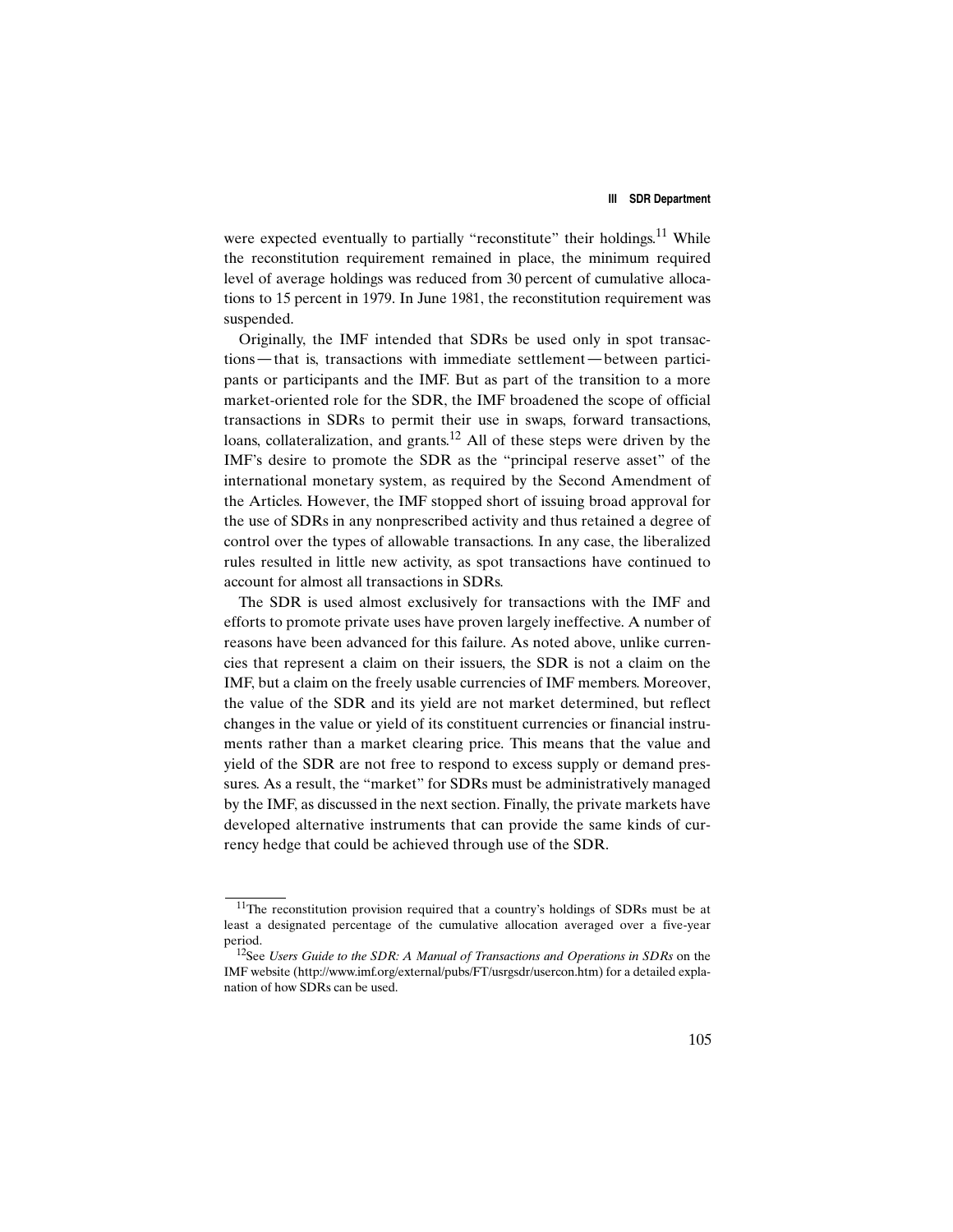The IMF's own accounts are maintained in terms of SDRs and several other international organizations and conventions have also adopted the SDR as a unit of account.<sup>13</sup> As of April 30, 2001, the exchange rates of four IMF member countries were pegged to the SDR.

In summary, the SDR has not become more of a presence in the international monetary system for a number of reasons:

- First, the fixed exchange rate system for which the SDR was developed changed to a floating rate regime shortly after the introduction of the SDR. This, combined with the internationalization of capital markets, reduced the need for a central reserve asset like the SDR and helps explain why so few SDRs have been allocated.
- Second, the SDR is not a market-based asset. It has always been administratively controlled by the IMF in almost every respect, from its valuation and yield to who may hold it and what it may be used for. These restrictions, along with the development of new financial instruments in the markets themselves, help explain why the use of the SDR has not developed in private markets.

# **Operation of the SDR System**

# **Flows of SDRs and the Central Role of the IMF**

The IMF receives and disburses SDRs through the GRA, which is the focal point for the system-wide circulation of SDRs.

Inflows of SDRs into the GRA include:

- payments of charges (interest) owed to the GRA,  $^{14}$
- interest earned on GRA SDR holdings and assessments for the cost of conducting business with the SDR Department,
- repurchases, and
- the reserve asset portion (25 percent) of quota increases (Box III.4). <sup>15</sup>

<sup>&</sup>lt;sup>13</sup>African Development Bank, Arab Monetary Fund, Asian Development Bank, Common Fund for Commodities, East African Development Bank, Economic Community of West African States, International Center for Settlement of Investment Disputes, International Fund for Agricultural Development, and Islamic Development Bank.

<sup>&</sup>lt;sup>14</sup>The IMF's Articles require members to pay all charges due to the GRA in SDRs.

<sup>&</sup>lt;sup>15</sup>The reserve asset portion of quota increases must be paid in SDRs, unless the IMF decides otherwise.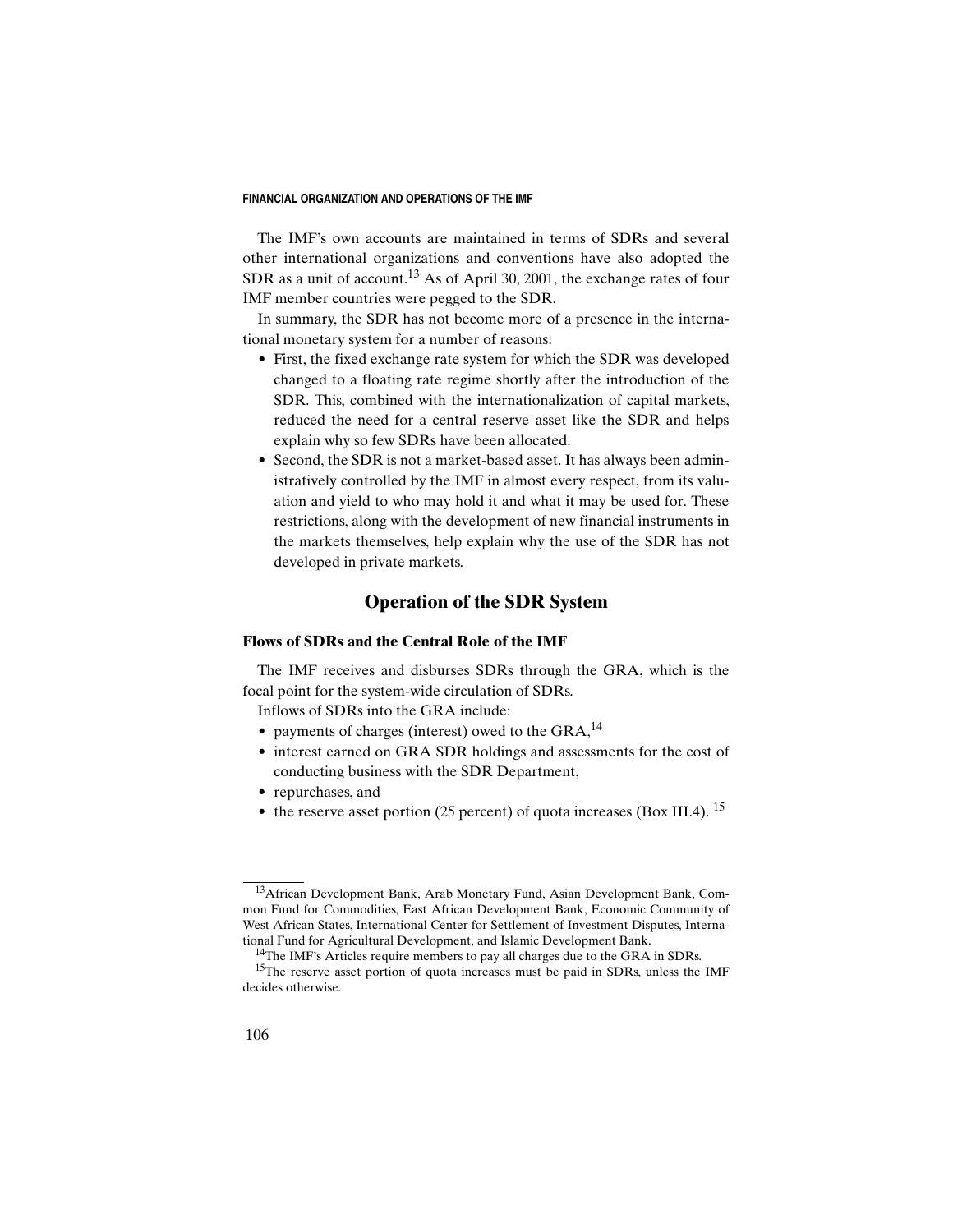# **BOX III.4. BORROWING OF SDRS FOR PAYMENT OF THE RESERVE ASSET PORTION OF A QUOTA INCREASE**

Members are required to pay 25 percent of quota increases in SDRs or currencies specified by the IMF, or in a combination of SDRs and currencies. The balances of the increases are payable in their own currencies.

In cases where the gross reserves and SDR holdings of members are low, the IMF, if requested, can make arrangements to assist members in making the payment of the reserve asset portion of their quota increases. This is done via a same-day loan, free of any interest, fee, or commission. Under the Eleventh General Review, five members with relatively large SDR holdings agreed to lend SDRs totaling SDR 2.8 billion to other members that had a need to borrow such SDRs. Similar arrangements existed under the Eighth and Ninth Quota Reviews, and can be arranged for ad hoc or selective quota increases outside of general reviews if needed.

The mechanism functions as follows:

- (1) The member borrows SDRs from a member willing to lend SDRs.
- (2) The member uses the borrowed SDRs to pay the reserve asset portion of its quota subscription.
- (3) The member makes a reserve tranche purchase in the same amount (i.e., it pays in domestic currency equal to 25 percent of the increase in its own quota) and receives SDRs.
- (4) The member uses the SDRs from (3) to repay the SDR loan to the lending member in (1) on the same day.

Outflows of SDRs from the GRA include:

- purchases,
- remuneration payments,
- loan repayments,
- interest payments on outstanding loans, and
- SDRs acquired by members to pay charges and assessments.

Members are not obliged to accept SDRs in any transaction except replenishment.16 However, the IMF generally offers SDRs as an alternative

 $16$ The IMF may decide to use its SDR holdings to replenish its holdings of the currency of a participant in the SDR Department.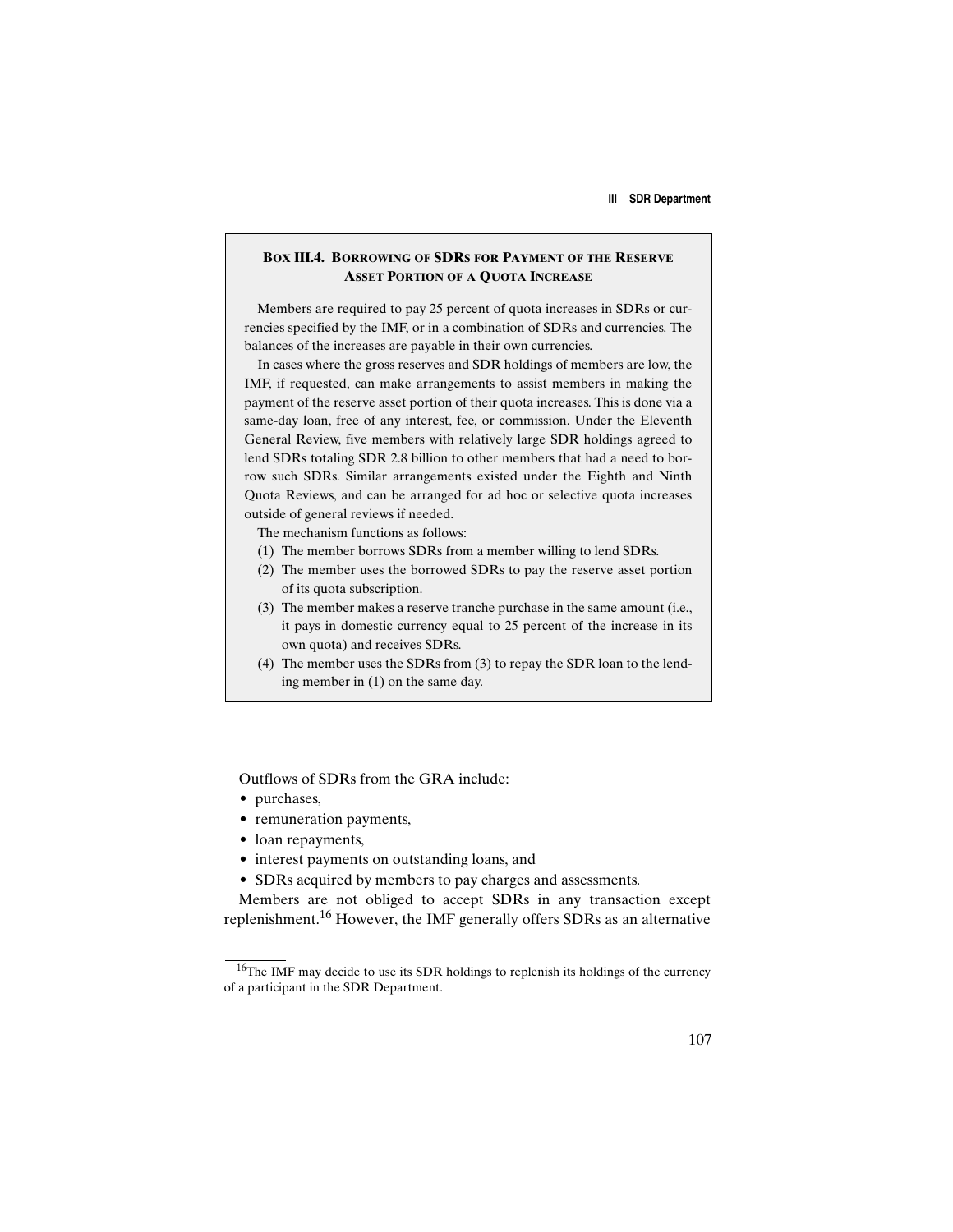to currencies in all payments it makes to its members. Virtually all members holding IMF-remunerated reserve tranche positions choose to receive SDRs in quarterly remuneration payments,  $^{17}$  and SDRs have been accepted in the repayment of loans and the payment of interest on outstanding loans. Members may acquire SDRs from the GRA for the payment of charges to the GRA and SDR Department and to pay assessments. The main flows of SDRs into and out of the GRA are presented in Figure III.2, which shows the relative proportions of these flows since 1990 and compares them to the level of transactions among participants and prescribed holders.

Members may accept SDRs in purchase transactions, and they may request to convert these to a usable currency in transactions with designation or transactions by agreement with other members, as discussed below.

The IMF recycles the stock of SDRs held in the GRA by:

- channeling SDRs directly from the GRA to debtor members who are making purchases from the IMF; and
- channeling SDRs indirectly from the holders of SDRs to other members who need to acquire SDRs to make payments to the IMF (i.e., charges and repurchases). The IMF may also assist members in buying or selling SDRs for reserve management purposes. Such transactions are usually carried out under the two-way arrangements to the extent that SDRs received in purchases from the GRA are converted into freely usable currencies.

The GRA is thus the primary force behind the circulation of SDRs—both to debtor members in connection with their purchases from the IMF and to creditor members in the payment of IMF borrowing and remuneration. The GRA's holdings of SDRs are subject to sharp spikes in the wake of reserve asset payments of quota increases (Figure III.3). The GRA's SDR holdings are returned to within a desired range mainly through transfers of SDRs for purchases and payments on IMF borrowing under its quarterly financial transactions plan. The Executive Board has periodically reviewed the level of the IMF's SDR holdings, particularly when circumstances warranted changes in the IMF's target range of SDR holdings. The last review was completed following the payment of quota increases under the Eleventh Review, when the Executive Board agreed that the IMF's SDR holdings should be maintained within a range of SDR 1.0–1.5 billion, which had proved adequate to meet the IMF's operational needs.

 $17$ Only one member has opted to receive remuneration payment in its own currency at present.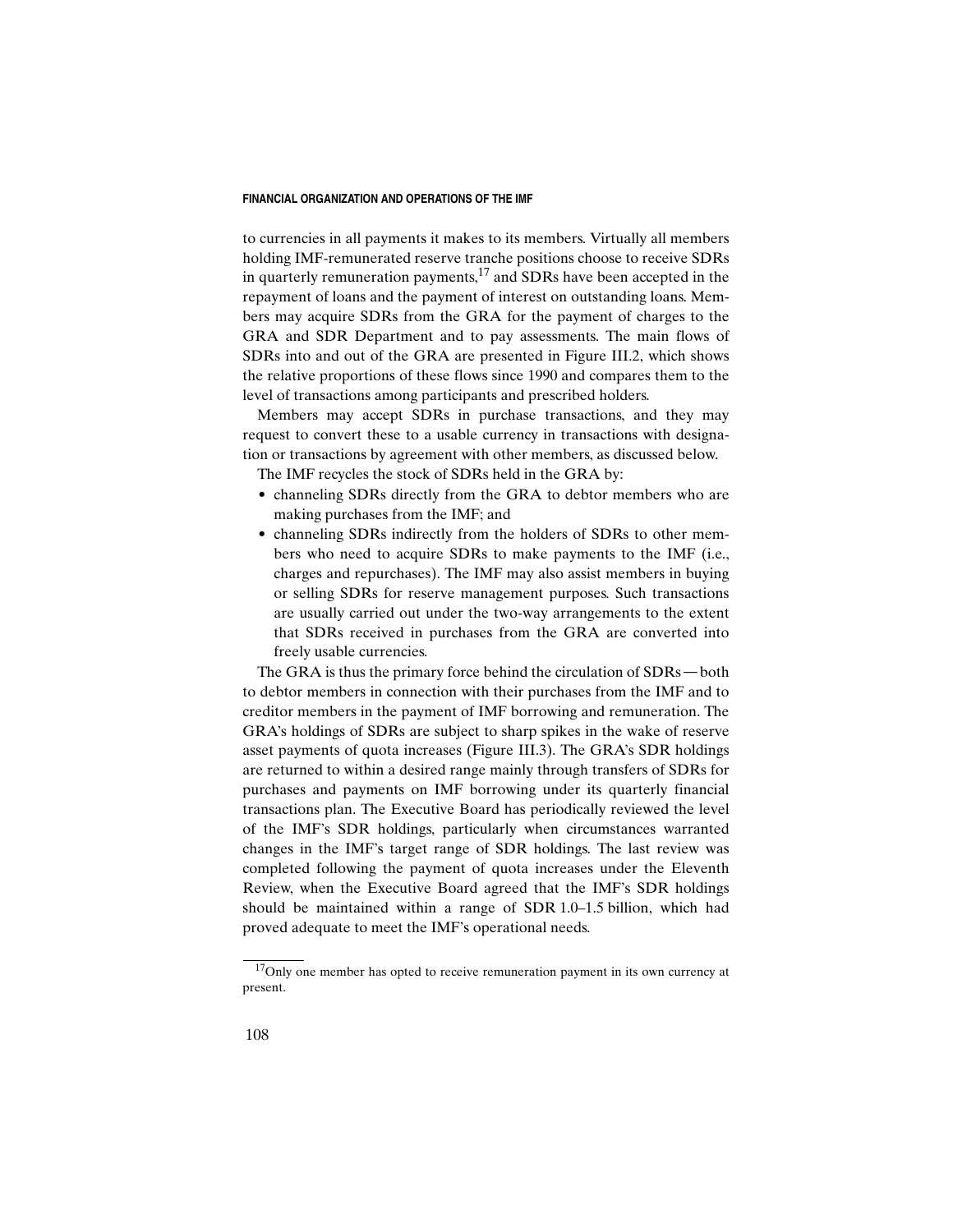# **FIGURE III.2. SELECTED SDR TRANSACTIONS, FINANCIAL YEARS ENDED APRIL 30, 1990–2001**



1990 1991 1992 1993 1994 1995 1996 1997 1998 1999 2000 2001

0

3

6

*(In billions of SDRs)*

**Transactions Among Participants and Prescribed Holders**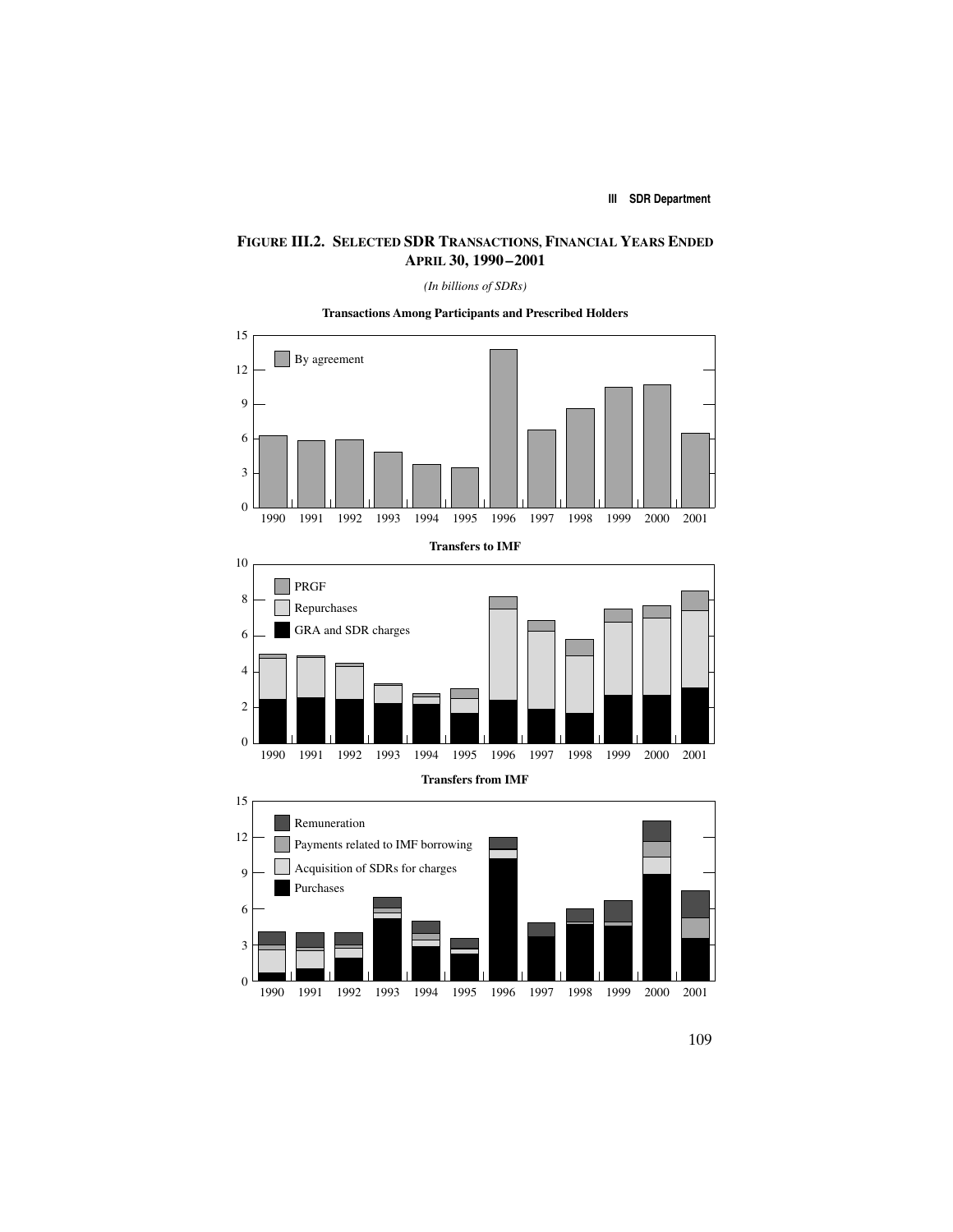

<sup>1</sup>Years in which quota increases went into effect.

110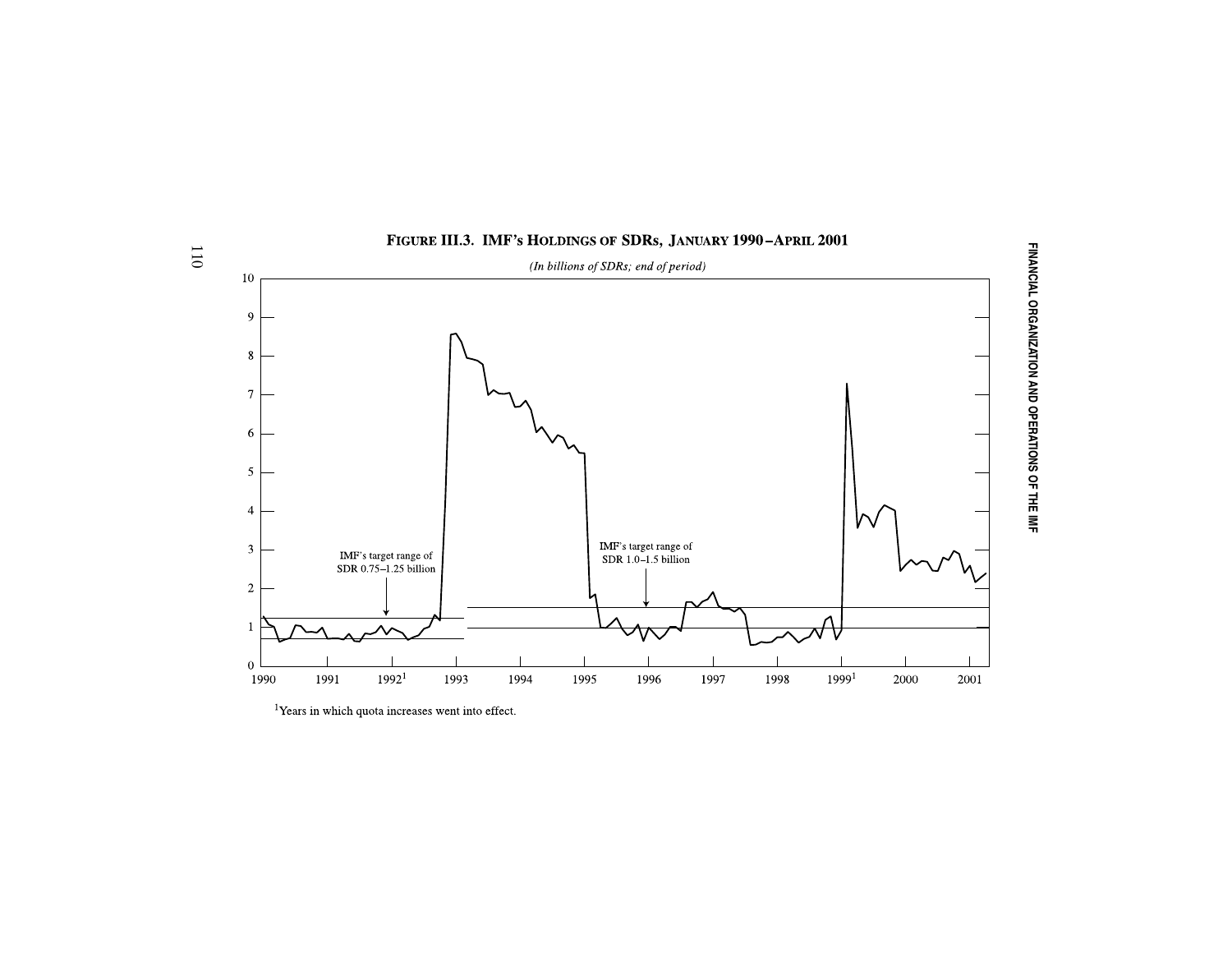#### **System of Two-Way Arrangements**

The two-way (buying and selling) arrangements are another important mechanism for circulating SDRs. The members with two-way or one-way arrangements effectively make a market in SDRs and increase the SDR's usability. The two-way arrangements enable members to acquire SDRs in exchange for freely usable currencies (mainly U.S. dollars and euros in practice), without having to claim a balance of payments need. Since the main attraction of the SDR as a reserve asset is the claim it represents on freely usable currencies, the system of two-way arrangements enhances the attractiveness of the SDR.

Each two-way arrangement specifies a range of SDR holdings within which transactions may be initiated, the specific currencies to be exchanged, the date of settlement (normally two or three business days), the minimum and maximum amounts of individual transactions, and the notice period required before initiating a particular transaction. The first two-way arrangement was created in February 1986, and, by the end of 1987, nine two-way arrangements were in place. At present, there are 13 market-makers with two-way arrangements and one sell-only arrangement. The combined holdings ranges of these arrangements total about SDR 3½ billion. The sell-only arrangement stipulates a floor and any holdings in excess of that minimum are available for sale.

The supply of SDRs for the two-way arrangements comes mainly from the resale of SDRs from members receiving SDRs in purchases from the IMF. The demand for SDRs comes from members that need them for the settlement of their financial obligations to the IMF. The scope of recirculation of SDRs under the two-way arrangements is limited by three factors:

- the size of SDR transfers under new IMF credits;
- the extent to which members receiving such credits convert SDRs into currency; and
- the absorptive capacity (i.e., the difference between members' current holdings and the maximum limits) available under the two-way arrangements $18$

 $18$ For example, in a period of little or no new extensions of IMF credit, such as in the late 1980s, members requiring SDRs to settle their IMF obligations had to turn to the IMF itself or resort to ad hoc approaches to other members.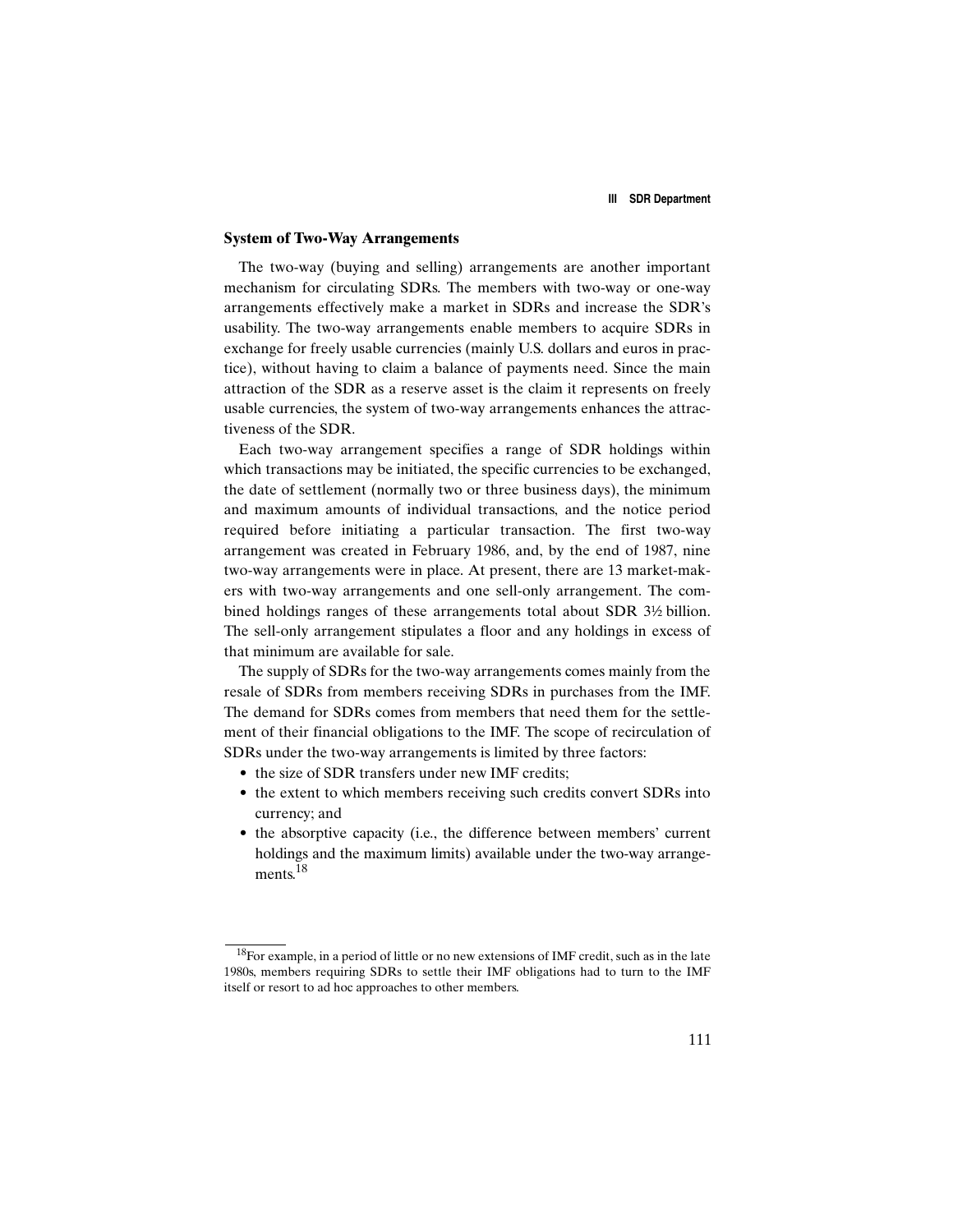In general, the scope for recirculation of SDRs is much greater when they are held by members with two-way arrangements (Box III.5).

The role of the IMF in transactions by agreement is to act as an intermediary matching participants in this managed market. The two-way arrangements allow the IMF to initiate purchases and sales of SDRs on behalf of any participant in the SDR Department against usable currencies, subject to the constraint that all transactions take place at the official SDR exchange rate for the currency involved. As the market does not always clear, the supply and demand for SDRs must be managed through the judicious design of the quarterly financial transaction plans. The limited supply of SDRs is assigned primarily to meet the demand for members' obligations that must be paid in SDRs. Ad hoc requests from members to acquire SDRs for reserve management purposes are frequently difficult to meet.

#### **Pattern of SDR Holdings**

The use of SDRs in certain transactions (e.g., payment of charges, repurchases, related payments on IMF borrowings, and remuneration) has resulted in increasing imbalances in the distribution of SDRs among members. The distribution of SDR holdings is skewed toward a few creditor members, mainly the industrial countries. One member holds over one-third of the current outstanding stock of SDRs. Another relatively large group of members—predominantly debtor countries who have experienced balance of payments difficulties over a long period of time—typically holds relatively small amounts of SDRs in terms of its cumulative allocations. A third group of members has shifted between creditor to debtor positions, and maintained its holdings of SDRs at an average level of about 60 percent of its cumulative allocations in recent years (Table III.2).

# **Financial Statements of the SDR Department**

The strict separation of the IMF's General and SDR Departments implies that their financial accounts be kept separately. The basic structure of the SDR Department's balance sheet (Table III.3) is quite simple. Since interest payments and receipts cancel out for the department as a whole, it is convenient to keep the accounts on a net basis.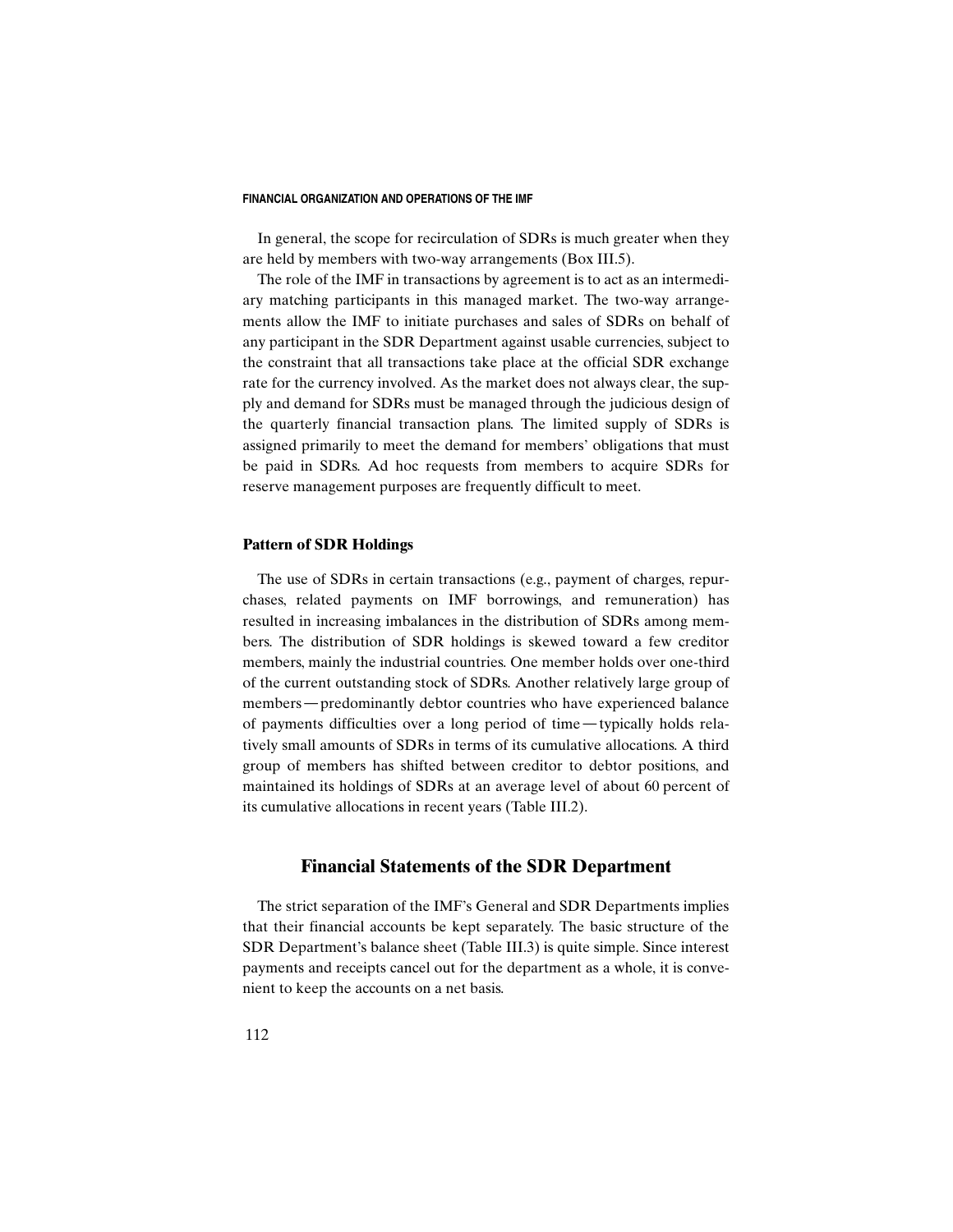#### **BOX III.5. THE CIRCULATION OF SDRS**

• All IMF members and participants in the SDR Department receive SDRs at the time of SDR allocations.

• The GRA receives SDRs from members meeting obligations (A) and making reserve asset payments associated with periodic quota increases (B).

• The GRA transfers SDRs mainly to members under IMF arrangements (C) and makes remuneration payments to creditor members (D).

• Most transactions intermediated through two-way arrangements stem from the resale of SDRs received under IMF arrangements (E) or through the purchases of SDRs to meet obligations to the IMF (F).

• Receipt and payment of net SDR interest occurs among members (G), although the IMF and prescribed holders also receive interest on their SDR holdings.

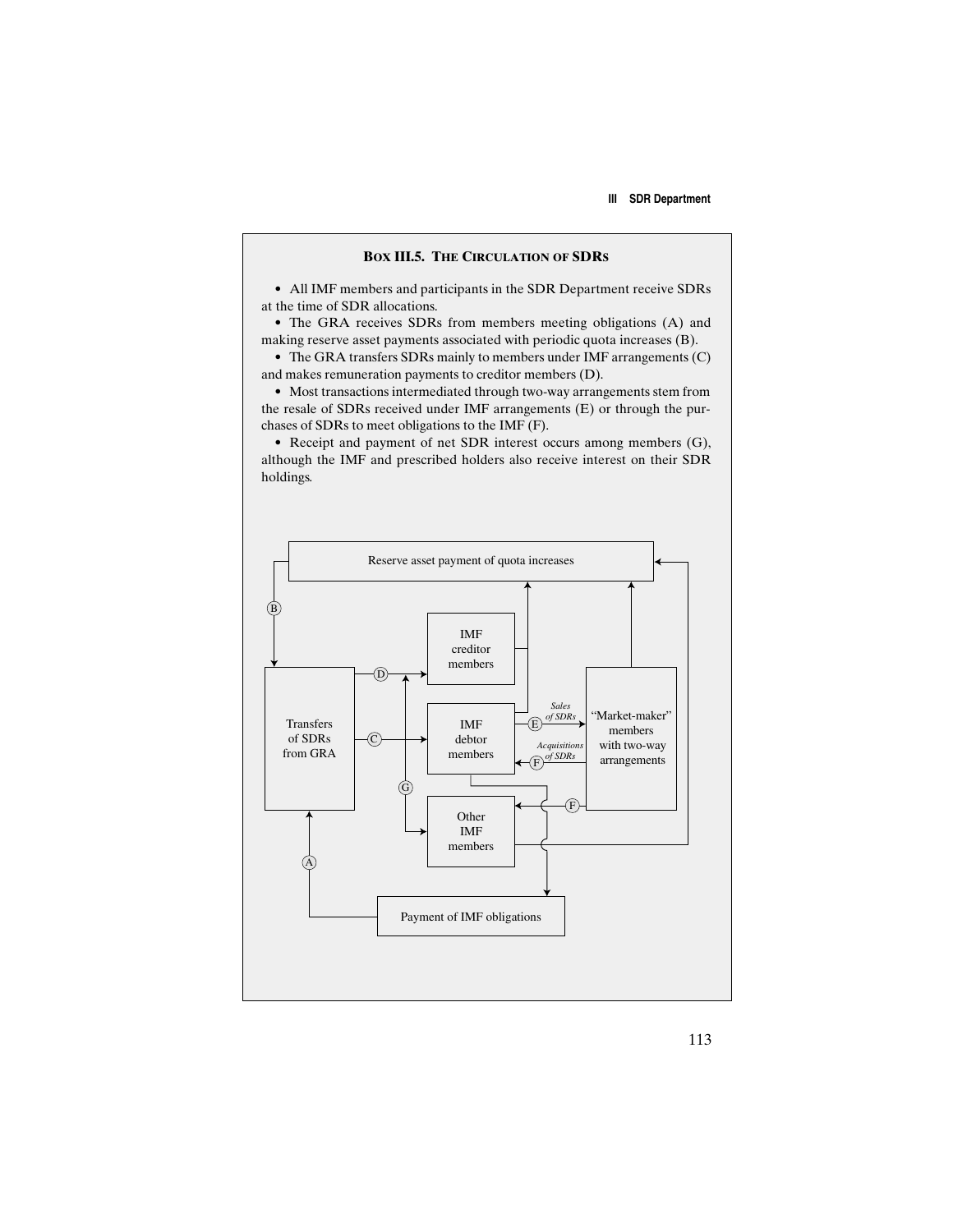| (In percent of cumulative allocations) |      |         |                                                            |     |     |      |      |           |       |
|----------------------------------------|------|---------|------------------------------------------------------------|-----|-----|------|------|-----------|-------|
|                                        |      | October |                                                            |     |     | June |      |           | April |
|                                        | 1983 | 1987    | 1992 <sup>2</sup> 1997 1998 <sup>2</sup> 1999 <sup>3</sup> |     |     |      | 1999 | 2000 2001 |       |
| IMF creditors $(26)$                   | 86   | 120     | 123                                                        | 113 | 115 | 107  | 104  | 101       | 105   |
| IMF debtors $(103)$                    | 10   | 22      | 18                                                         | 48  | 41  | 34   | 39   | 40        | 29    |
| Other members $(54)$ 58                |      | 73      | 59                                                         | 81  | 75  | 60   | 68   | 80        | 82    |

# TABLE III.2. SDR HOLDINGS OF SELECTED GROUPS OF COUNTRIES<sup>1</sup>

<sup>1</sup>Number of members is shown in parentheses.

<sup>2</sup>Before quota increase (Ninth and Eleventh Reviews).

<sup>3</sup>After quota increase (Eleventh Review).

The asset side of the balance sheet shows the position of debtors to the SDR Department—that is, members who have exchanged some of their SDRs for freely usable currency and whose holdings of SDRs therefore fall short of their cumulative allocations. The accrued interest receivable from these debtor members on the asset side is the mirror image of the accrued interest payable to creditors on the liability side.

The final entry on the asset side represents interest and assessments due from members in arrears to the SDR Department. If sufficient SDRs are not received when these payments are due, additional SDRs are temporarily created to pay them. When the arrears are cleared, these temporary SDRs are canceled.

Participants with holdings above allocations assume a creditor position in the department and therefore their SDR holdings in excess of their cumulative allocations are liabilities of the department, as are any holdings of prescribed holders and the IMF (GRA), which do not receive allocations. Interest payable to these creditors is accrued and paid on a quarterly basis.<sup>19</sup>

The income statement of the SDR Department is equally straightforward (Table III.4). The department's income consists of interest payments from

 $19$ As the balance sheet is shown on the last day of the financial year, the interest accrued over the previous three months is shown. This amount would be paid out to creditors on May 1, with the figure reverting to zero to begin accruals for the next quarter.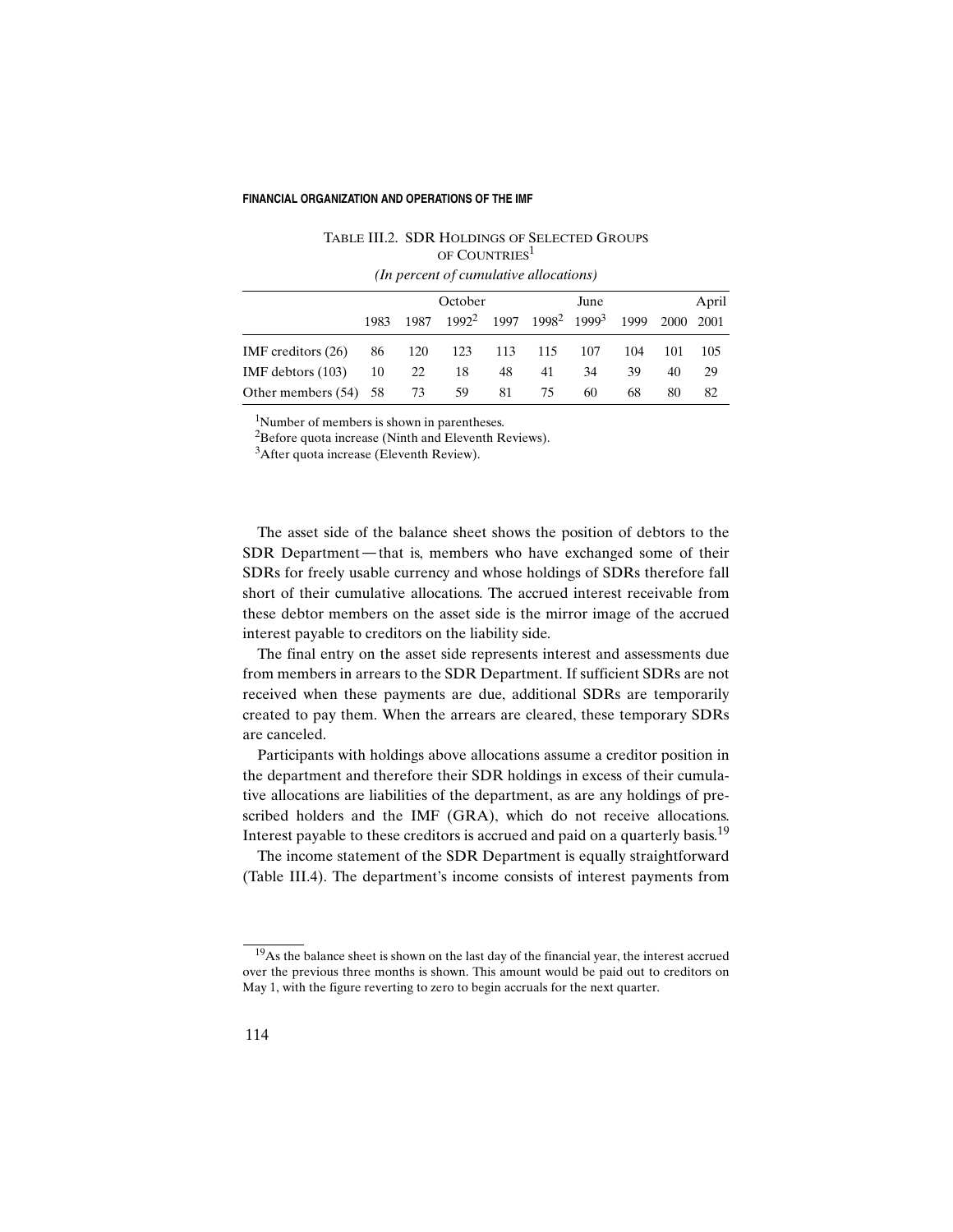|                                                                        |                          | $\mu$ $\mu$ $\mu$ $\mu$ $\mu$ $\sigma$ $\mu$ $\sigma$ $\sigma$                                                                 |                                          |  |
|------------------------------------------------------------------------|--------------------------|--------------------------------------------------------------------------------------------------------------------------------|------------------------------------------|--|
| Assets                                                                 | Liabilities              |                                                                                                                                |                                          |  |
| Participants with holdings below<br>allocations:                       |                          | Participants with holdings above<br>allocations:                                                                               |                                          |  |
| Allocations<br>less: SDR holdings<br>Allocations in excess of holdings | 12,646<br>3,866<br>8,780 | SDR holdings<br>less: allocations<br>Holdings in excess of<br>allocations<br>Holdings by GRA<br>Holdings by prescribed holders | 14,690<br>8,787<br>5,903<br>2,437<br>538 |  |
| Interest receivable                                                    | 215                      | Interest payable                                                                                                               | 216                                      |  |
| Overdue assessments and interest                                       | 98                       |                                                                                                                                |                                          |  |
| Total assets                                                           | 9,094                    | Total liabilities                                                                                                              | 9,094                                    |  |

#### TABLE III.3. BALANCE SHEET OF THE SDR DEPARTMENT, AS OF APRIL 30, 2001 *(In millions of SDRs)*

Note: Numbers may not add to totals due to rounding.

debtors and assessments paid by members for the administrative expenses incurred in operating the department. The department's expenses consist of interest payments to the creditors in the system and the reimbursement to the IMF for the administration of the department. As revenue and expenditure are always equal, net income is always zero.

# **Seminar on the Future of the SDR**

In 1995, the IMF Interim Committee (now the IMFC) "requested the IMF to initiate a broad review, with the involvement of outside experts, of the role and functions of the SDR in light of changes in the international financial system." The IMF convened a seminar in March 1996 involving the participation of policymakers, academic economists, and other influential leaders,